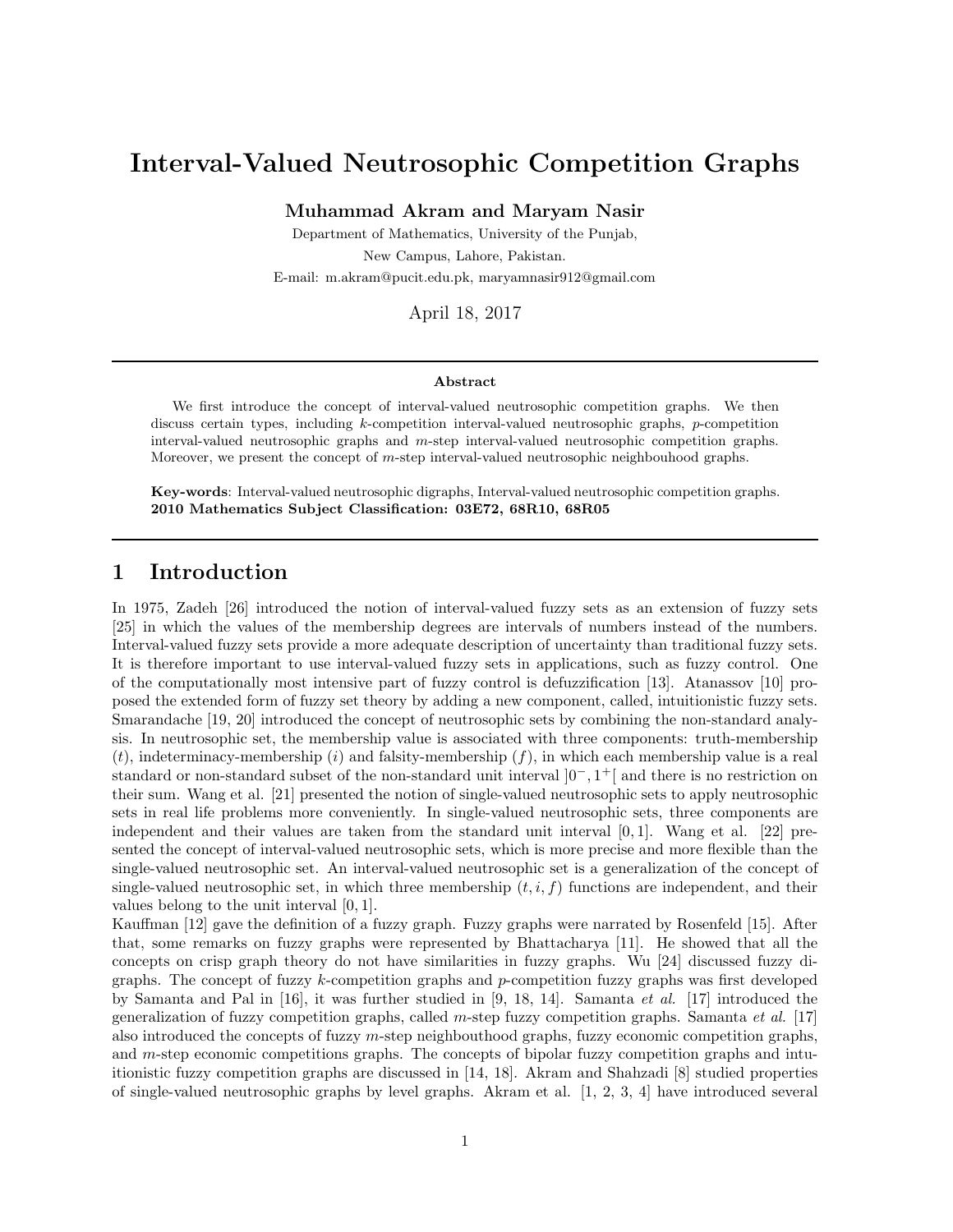concepts on interval-valued fuzzy graphs and interval-valued neutrosophic graphs. Akram and Shahzadi [6] introduced the notion of neutrosophic soft graphs with applications. Akram [7] introduced the notion of single-valued neutrosophic planar graphs. Recently, Akram and Nasir [5] have discussed some concepts of interval-valued neutrosophic graphs. In this paper, we first introduce the concept of interval-valued neutrosophic competition graphs. We then discuss certain types, including k-competition interval-valued neutrosophic graphs, p-competition interval-valued neutrosophic graphs and m-step interval-valued neutrosophic competition graphs. Moreover, we present the concept of m-step interval-valued neutrosophic neighbouhood graphs.

## 2 Interval-Valued Neutrosophic Competition Graphs

**Definition 2.1.** [26] The interval-valued fuzzy set A in X is defined by

$$
A = \{ (s, [t_A^l(s), t_A^u(s)]) : s \in X \},\
$$

where,  $t_A^l(s)$  and  $t_A^u(s)$  are fuzzy subsets of X such that  $t_A^l(s) \leq t_A^u(s)$  for all  $x \in X$ . An interval-valued fuzzy relation on X is an interval-valued fuzzy set B in  $X \times X$ .

**Definition 2.2.** [22, 23] The interval-valued neutrosophic set (IVN-set) A in X is defined by

$$
A = \{ (s, [t_A^l(s), t_A^u(s)], [i_A^l(s), i_A^u(s)], [f_A^l(s), f_A^u(s)]): s \in X \},\
$$

where,  $t_A^l(s)$ ,  $t_A^u(s)$ ,  $i_A^l(s)$ ,  $i_A^u(s)$ ,  $f_A^l(s)$ , and  $f_A^u(s)$  are neutrosophic subsets of X such that  $t_A^l(s) \le t_A^u(s)$ ,  $i_A^l(s) \leq i_A^u(s)$  and  $f_A^l(s) \leq f_A^u(s)$  for all  $s \in X$ . An interval-valued neutrosophic relation (IVN-relation) on X is an interval-valued neutrosophic set B in  $X \times X$ .

**Definition 2.3.** [5] An interval-valued neutrosophic digraph (IVN-digraph) on a non-empty set X is a pair  $G = (A, \overrightarrow{B})$ , (in short, G), where  $A = ([t_A', t_A'], [i_A', i_A'], [f_A', f_A'])$  is an IVN-set on X and  $B =$  $([t_B^l, t_B^u], [i_B^l, i_B^u], [f_B^l, f_B^u])$  is an IVN-relation on X, such that:

1.  $t_B^l(\overrightarrow{s,w}) \leq t_A^l(s) \wedge t_A^l(w)$ ,  $t_B^u(\overrightarrow{s,w}) \leq t_A^u(s) \wedge t_A^u(w)$ , 2.  $i_B^l$  $\overrightarrow{(s,w)} \leq i_A^l(s) \wedge i_A^l(w), \qquad i_B^u$  $\overrightarrow{(s,w)} \leq i_A^u(s) \wedge i_A^u(w),$  $3. f_B^l(\overrightarrow{s,w}) \leq f_A^l(s) \wedge f_A^l(w), \qquad f_B^u(\overrightarrow{s,w}) \leq f_A^u(s) \wedge f_A^u(w), \quad \text{ for all } s, w \in X.$ 

**Example 2.1.** We construct an IVN-digraph  $G = (A, \overrightarrow{B})$  on  $X = \{a, b, c\}$  as shown in Fig. 1.



Figure 1: IVN-digraph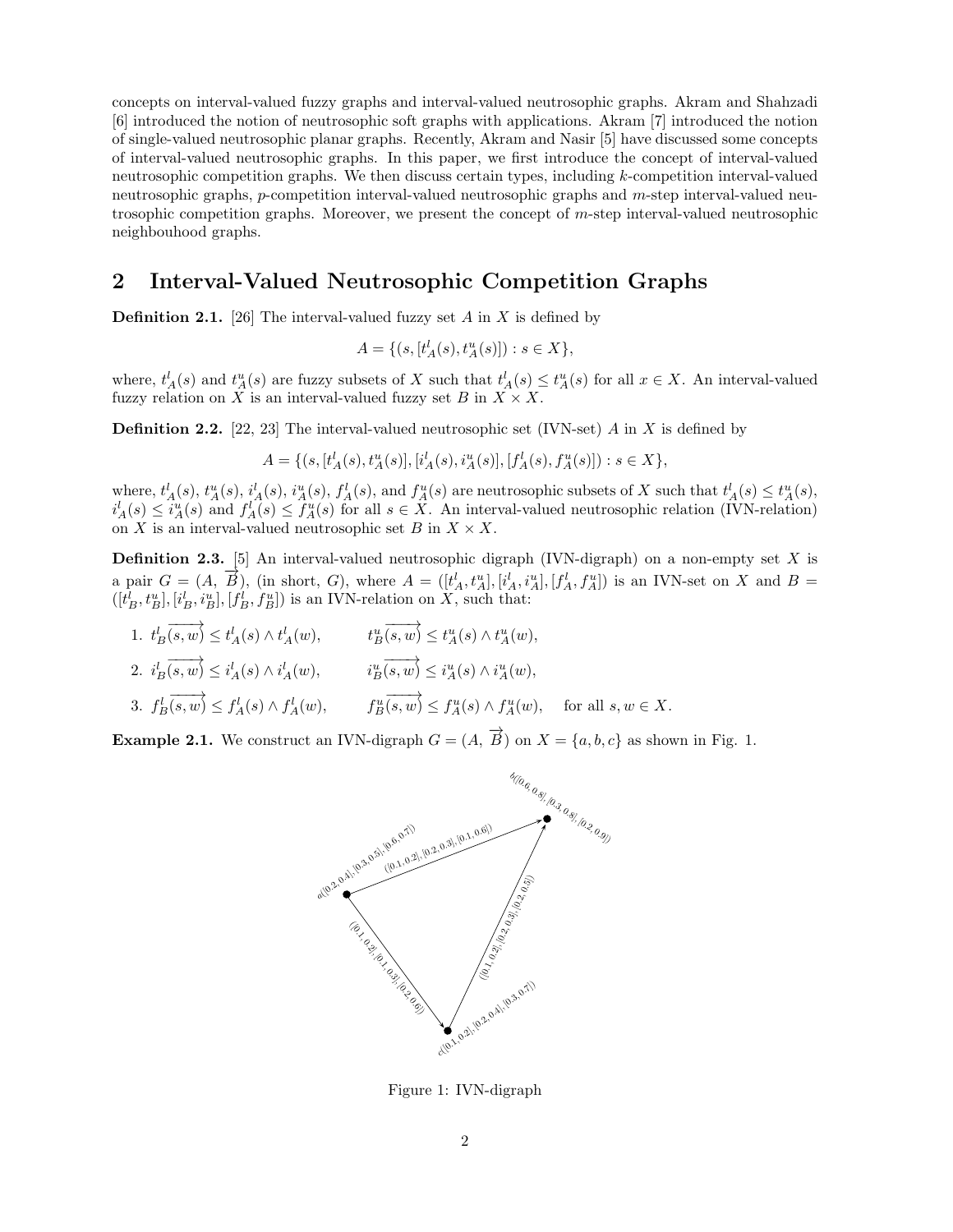**Definition 2.4.** Let  $\overrightarrow{G}$  be an IVN-digraph then interval-valued neutrosophic out-neighbourhoods (IVNout-neighbourhoods) of a vertex  $x$  is an IVN-set

$$
\mathbb{N}^+(s) = (X_s^+, [t_s^{(l)^+}, t_s^{(u)^+}], [i_s^{(l)^+}, i_s^{(u)^+}], [f_s^{(l)^+}, t_s^{(u)^+}]),
$$

where,

t

i

$$
X_s^+ = \{w | [t_B^l(s, w) > 0, t_B^u(s, w) > 0], [i_B^l(s, w) > 0, i_B^u(x, w) > 0], [f_B^l(s, w) > 0, f_B^u(s, w) > 0] \},
$$
  
such that  $t_s^{(l)^+}: X_s^+ \to [0, 1]$ , defined by  $t_s^{(l)^+}(w) = t_B^l(s, w)$ ,  $t_s^{(u)^+}: X_s^+ \to [0, 1]$ , defined by  $t_s^{(u)^+}(w) = t_B^u(s, w)$ ,  $i_s^{(u)^+}: X_s^+ \to [0, 1]$ , defined by  $i_s^{(u)^+}(w) = i_B^l(s, w)$ ,  $i_s^{(u)^+}: X_s^+ \to [0, 1]$ , defined by  $i_s^{(u)^+}(w) = i_B^u(s, w)$ ,  $f_s^{(u)^+}: X_s^+ \to [0, 1]$ , defined by  $f_s^{(u)^+}(w) = f_B^l(s, w)$ ,  $f_s^{(u)^+}: X_s^+ \to [0, 1]$ , defined by  $f_s^{(u)^+}(w) = f_B^u(s, w)$ .

**Definition 2.5.** Let  $\overrightarrow{G}$  be an IVN-digraph then interval-valued neutrosophic in-neighbourhoods (IVNin-neighbourhoods) of a vertex  $x$  is an IVN-set

$$
\mathbb{N}^{-}(s) = (X_s^{-}, [t_s^{(l)^{-}}, t_s^{(u)^{-}}], [i_s^{(l)^{-}}, i_s^{(u)^{-}}], [f_s^{(l)^{-}}, t_s^{(u)^{-}}]),
$$

where,

$$
X_s^- = \{w | [t_B^l(s, w) > 0, t_B^u(s, w) > 0], [i_B^l(s, w) > 0, i_B^u(s, w) > 0], [f_B^l(s, w) > 0, f_B^u(s, w) > 0, f_B^u(s, w) > 0] \},
$$
  
such that  $t_s^{(l)^-}: X_s^- \to [0, 1]$ , defined by  $t_s^{(l)^-}(w) = t_B^l(s, w)$ ,  $t_s^{(u)^-}: X_s^- \to [0, 1]$ , defined by  $t_s^{(u)^-}(w) = t_B^u(s, w)$ ,  $i_s^{(u)^-}: X_s^- \to [0, 1]$ , defined by  $i_s^{(u)^-}(w) = i_B^u(s, w)$ ,  $i_s^{(u)^-}: X_s^- \to [0, 1]$ , defined by  $i_s^{(u)^-}(w) = i_B^u(s, w)$ ,  $f_s^{(u)^-}: X_s^- \to [0, 1]$ , defined by  $f_s^{(u)^-}(w) = f_B^u(s, w)$ .

**Example 2.2.** Consider an IVN-digraph  $G = (A, \overrightarrow{B})$  on  $X = \{a, b, c\}$  as shown in Fig. 2.



Figure 2: IVN-digraph

We have Table 1 and Table 2 representing interval-valued neutrosophic out and in-neighbourhoods, respectively.

| Table 1: IVN-out-neighbourhoods |                                                                                                                                                                                                                                                                         |  |
|---------------------------------|-------------------------------------------------------------------------------------------------------------------------------------------------------------------------------------------------------------------------------------------------------------------------|--|
| $\mathbf{S}$                    | $\mathbb{N}^+(s)$                                                                                                                                                                                                                                                       |  |
|                                 | $\mid \begin{array}{l} \scriptstyle \mbox{a} \\ \scriptstyle \mbox{b} \end{array} \mid \begin{array}{l} \scriptstyle \overline{\{(b, \, [0.1, 0.2], [0.2, 0.3], [0.1, 0.6]), \, \, (c, \, [0.1, 0.2], [0.1, 0.3], [0.2, 0.6]) \}} \\ \scriptstyle \mbox{b} \end{array}$ |  |
|                                 |                                                                                                                                                                                                                                                                         |  |
|                                 | c   {(b, [0.1,0.2], [0.2,0.3], [0.2,0.5])}                                                                                                                                                                                                                              |  |

Table 1: IVN-out-neighbourhoods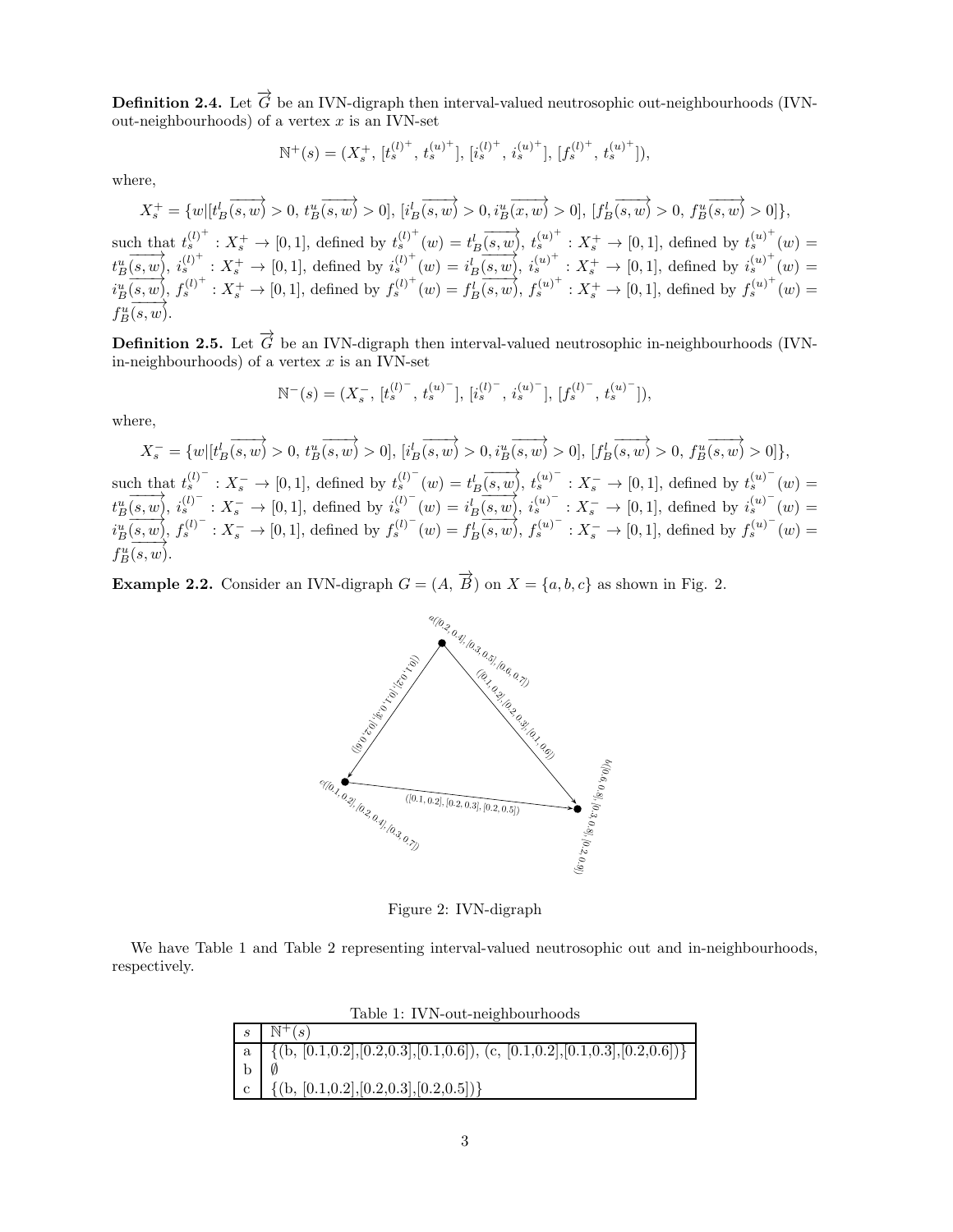Table 2: IVN-in-neighbourhoods

|                | $s \mid \mathbb{N}^{-}(s)$                                                                           |
|----------------|------------------------------------------------------------------------------------------------------|
| a <sub>1</sub> |                                                                                                      |
|                | b $\{({\rm a}, [0.1, 0.2], [0.2, 0.3], [0.1, 0.6]), ({\rm c}, [0.1, 0.2], [0.2, 0.3], [0.2, 0.5])\}$ |
|                | $\vert$ c $\vert$ {(a, [0.1,0.2], [0.1,0.3], [0.2,0.6])}                                             |

**Definition 2.6.** The height of IVN-set  $A = (s, [t_A^l, t_A^u], [i_A^l, i_A^u], [f_A^l, f_A^u])$  in universe of discourse X is defined as,

$$
h(A) = ([h_1^l(A), h_1^u(A)], [h_2^l(A), h_2^u(A)], [h_3^l(A), h_3^u(A)]),
$$
  
= ([\sup\_{s \in X} t\_A^l(s), \sup\_{s \in X} t\_A^u(s)], [\sup\_{s \in X} i\_A^l(s), \sup\_{s \in X} i\_A^u(s)], [\inf\_{s \in X} f\_A^l(s), \inf\_{s \in X} f\_A^u(s)]), \text{ for all } s \in X.

Definition 2.7. An interval-valued neutrosophic competition graph (IVNC-graph) of an interval-valued neutrosophic graph (IVN-graph)  $\overrightarrow{G} = (A, \overrightarrow{B})$  is an undirected IVN-graph  $\mathbb{C}(\overrightarrow{G}) = (A, W)$  which has the same vertex set as in  $\overrightarrow{G}$  and there is an edge between two vertices s and w if and only if  $\mathbb{N}^+(s) \cap \mathbb{N}^+(w) \neq \emptyset$ . The truth-membership, indeterminacy-membership and falsity-membership values of the edge  $(s, w)$  are defined as,

1.  $t^l_W(s, w) = (t^l_A(s) \wedge t^l_A(w))h^l_1(\mathbb{N}^+(s) \cap \mathbb{N}^+(w), \t t^u_W(s, w) = (t^u_A(s) \wedge t^u_A(w))h^u_1(\mathbb{N}^+(s) \cap \mathbb{N}^+(w),$ 2.  $i_W^l(s, w) = (i_A^l(s) \wedge i_A^l(w))h_2^l(\mathbb{N}^+(s) \cap \mathbb{N}^+(w), \qquad i_W^u(s, w) = (i_A^u(s) \wedge i_A^u(w))h_2^u(\mathbb{N}^+(s) \cap \mathbb{N}^+(w),$ 3.  $f_W^l(s, w) = (f_A^l(s) \wedge f_A^l(w))h_3^l(\mathbb{N}^+(s) \cap \mathbb{N}^+(w), \qquad f_W^u(s, w) = (f_A^u(s) \wedge f_A^u(w))h_3^u(\mathbb{N}^+(s) \cap \mathbb{N}^+(w),$ 

for all  $x, y \in X$ .

**Example 2.3.** Consider an IVN-digraph  $G = (A, \overrightarrow{B})$  on  $X = \{a, b, c\}$  as shown in Fig. 3.



Figure 3: IVN-digraph

We have Table 3 and Table 4 representing interval-valued neutrosophic out and in-neighbourhoods, respectively.

| Table 3: IVN-out-neighbourhoods |                                                                                                                                                                                  |  |
|---------------------------------|----------------------------------------------------------------------------------------------------------------------------------------------------------------------------------|--|
|                                 | $s \in \mathbb{N}^+(s)$                                                                                                                                                          |  |
|                                 | $\begin{array}{ c c c c c } \hline \text{a} & \{(b, [0.1, 0.2], [0.2, 0.3], [0.1, 0.6]), (c, [0.1, 0.2], [0.1, 0.3], [0.2, 0.6])\} \\ \hline \text{b} & \emptyset & \end{array}$ |  |
|                                 |                                                                                                                                                                                  |  |
|                                 | c $\{(\text{b}, [0.1, 0.2], [0.2, 0.3], [0.2, 0.5])\}$                                                                                                                           |  |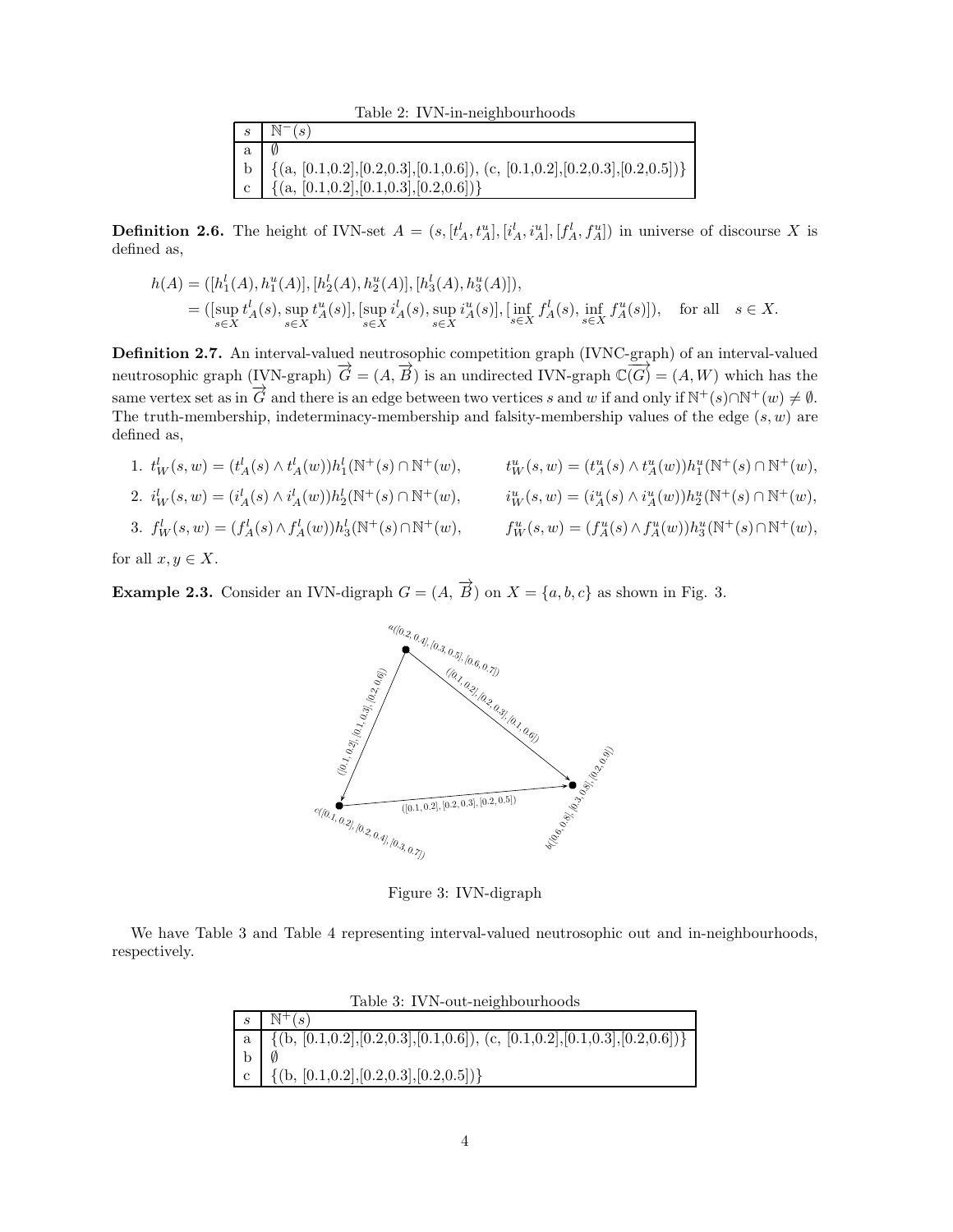Table 4: IVN-in-neighbourhoods

|                                 | $s \mid \mathbb{N}^{-}(s)$                                                                                                                       |
|---------------------------------|--------------------------------------------------------------------------------------------------------------------------------------------------|
| $a \downharpoonright \emptyset$ |                                                                                                                                                  |
|                                 | b { { $a, [0.1, 0.2], [0.2, 0.3], [0.1, 0.6]$ }, (c, $[0.1, 0.2], [0.2, 0.3], [0.2, 0.5])$ }<br>c { { $a, [0.1, 0.2], [0.1, 0.3], [0.2, 0.6])$ } |
|                                 |                                                                                                                                                  |

Then IVNC-graph of Fig. 3 is shown in Fig. 4.



Figure 4: IVNC-graph

**Definition 2.8.** Consider an IVN-graph  $G = (A, B)$ , where  $A = ([A_1^l, A_1^u], [A_2^l, A_2^u], [A_3^l, A_3^u)],$  and  $B = ([B_1^l, B_1^u], [B_2^l, B_2^u], [B_3^l, B_3^u]]$  then, an edge  $(s, w), s, w \in X$  is called independent strong if

$$
\frac{1}{2}[A_1^l(s) \wedge A_1^l(w)] < B_1^l(s, w), \quad \frac{1}{2}[A_1^u(s) \wedge A_1^u(w)] < B_1^u(s, w),
$$
\n
$$
\frac{1}{2}[A_2^l(s) \wedge A_2^l(w)] < B_2^l(s, w), \quad \frac{1}{2}[A_2^u(s) \wedge A_2^u(w)] < B_2^u(s, w),
$$
\n
$$
\frac{1}{2}[A_3^l(s) \wedge A_3^l(w)] > B_3^l(s, w), \quad \frac{1}{2}[A_3^u(s) \wedge A_3^u(w)] > B_3^u(s, w).
$$

Otherwise, it is called weak.

We state the following theorems without thier proofs.

**Theorem 2.1.** *Suppose*  $\overrightarrow{G}$  *is an IVN-digraph.* If  $\mathbb{N}^+(x) \cap \mathbb{N}^+(y)$  *contains only one element of*  $\overrightarrow{G}$ *, then*  $t$ he edge  $(s, w)$  of  $\mathbb{C}(\overrightarrow{G})$  *is independent strong if and only if* 

| $ [\mathbb{N}^+(s) \cap \mathbb{N}^+(w)] _{t^l} > 0.5, \quad  [\mathbb{N}^+(s) \cap \mathbb{N}^+(w)] _{t^u} > 0.5,$ |  |
|---------------------------------------------------------------------------------------------------------------------|--|
| $ [\mathbb{N}^+(s) \cap \mathbb{N}^+(w)] _{i^l} > 0.5, \quad  [\mathbb{N}^+(s) \cap \mathbb{N}^+(w)] _{i^u} > 0.5,$ |  |
| $ [\mathbb{N}^+(s) \cap \mathbb{N}^+(w)] _{f^l} < 0.5, \quad  [\mathbb{N}^+(s) \cap \mathbb{N}^+(w)] _{f^u} < 0.5.$ |  |

**Theorem 2.2.** *If all the edges of an IVN-digraph*  $\overrightarrow{G}$  *are independent strong, then* 

$$
\frac{B_1^l(s, w)}{(A_1^l(s) \land A_1^l(w))^2} > 0.5, \quad \frac{B_1^u(s, w)}{(A_1^u(s) \land A_1^u(w))^2} > 0.5, \n\frac{B_2^l(s, w)}{(A_2^l(s) \land A_2^l(w))^2} > 0.5, \quad \frac{B_2^u(s, w)}{(A_2^u(s) \land A_2^u(w))^2} > 0.5, \n\frac{B_3^l(s, w)}{(A_3^l(s) \land A_3^l(w))^2} < 0.5, \quad \frac{B_3^u(s, w)}{(A_3^u(s) \land A_3^u(w))^2} < 0.5,
$$

*for all edges*  $(s, w)$  *in*  $\mathbb{C}(\overrightarrow{G})$ *.* 

Definition 2.9. The interval-valued neutrosophic open-neighbourhood (IVN-open-neighbourhood) of a vertex s of an IVN-graph  $G = (A, B)$  is IVN-set  $\mathbb{N}(s) = (X_s, [t_s^l, t_s^u], [i_s^l, i_s^u], [f_s^l, f_s^u])$ , where,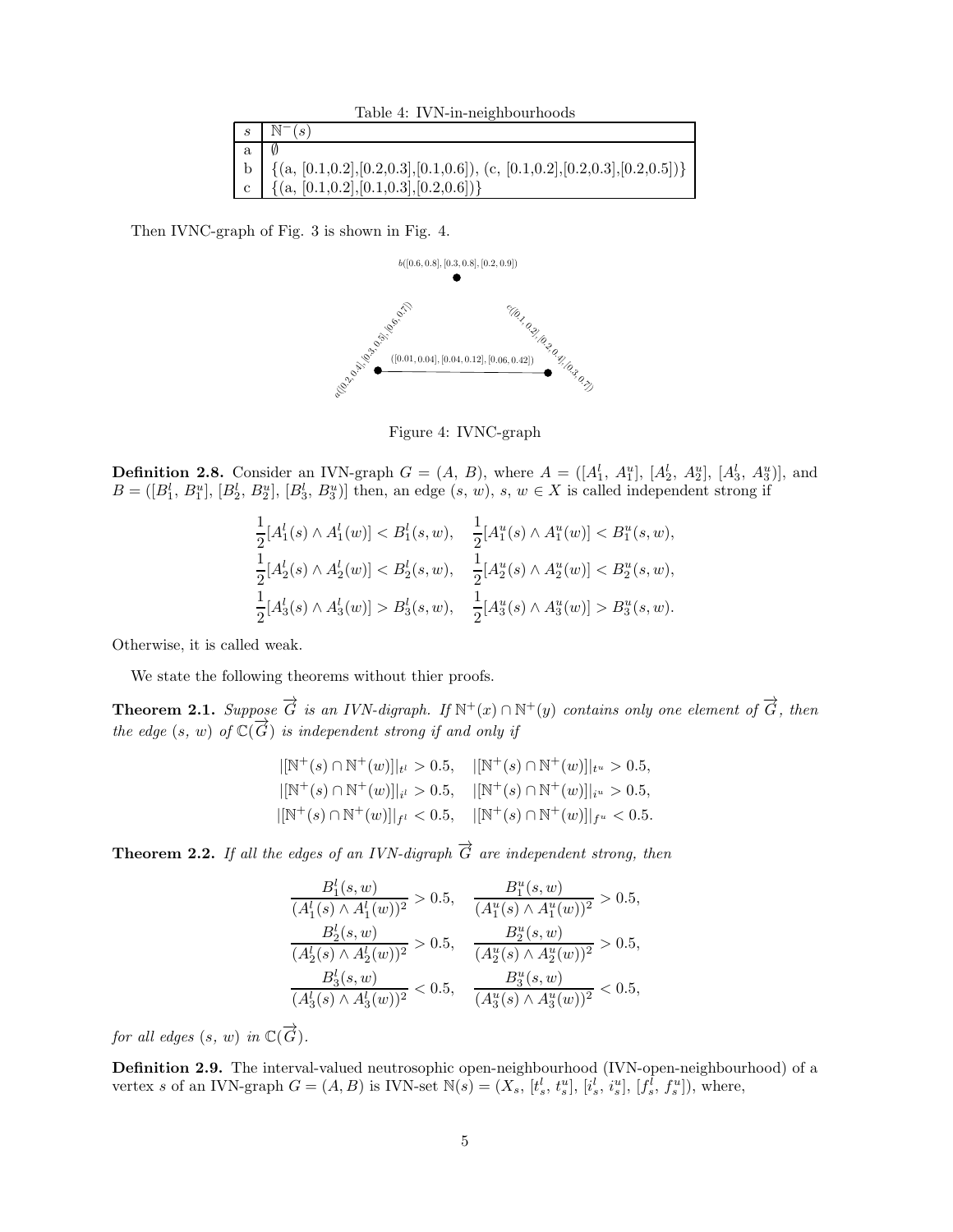$$
X_s = \{w | [B_1^l(s, w) > 0, B_1^u(s, w) > 0], [B_2^l(s, w) > 0, B_2^u(s, w) > 0], [B_3^l(s, w) > 0, B_3^u(s, w) > 0] \},
$$

and  $t_s^l: X_s \to [0,1]$  defined by  $t_s^l(w) = B_1^l(s, w), t_s^u: X_s \to [0,1]$  defined by  $t_s^u(w) = B_1^u(s, w), t_s^l: X_s \to [0,1]$ and  $i_s: X_s \to [0,1]$  defined by  $i_s(w) = B_1(s, w)$ ,  $i_s: X_s \to [0,1]$  defined by  $i_s'(w) = B_1'(s, w)$ ,  $i_s: X_s \to [0,1]$  defined by  $i_s'(w) = B_2^u(s, w)$ ,  $i_s' : X_s \to [0,1]$  defined by  $f_s^l(w) = B_3^l(s, w)$ ,  $f_s^u: X_s \to [0, 1]$  defined by  $f_s^u(w) = B_3^u(s, w)$ . For every vertex  $s \in X$ , the intervalvalued neutrosophic singleton set,  $\check{A}_s = (s, [A_1^{\check{l}_1}, A_1^{u'}], [A_2^{\check{l}_1}, A_2^{u'}], [A_3^{\check{l}_3}, A_3^{u'}]$  such that:  $A_1^{\check{l}_1} : \{s\} \to [0,1],$  $A_1^{u'}: \{s\} \to [0,1], A_2^{l'}: \{s\} \to [0,1], A_2^{u'}: \{s\} \to [0,1], A_3^{l'}: \{s\} \to [0,1], A_3^{u'}: \{s\} \to [0,1],$  defined by  $A_1^{\hat{U}}(s) = A_1^{\hat{U}}(s), \ A_1^{u\hat{U}}(s) = A_1^u(s), \ A_2^{\hat{U}}(s) = A_2^{\hat{U}}(s), \ A_2^{u\hat{U}}(s) = A_2^{\hat{u}}(s), \ A_3^{\hat{U}}(s) = A_3^{\hat{U}}(s) \ \text{and} \ A_3^{u\hat{U}}(s) = A_3^u(s),$ respectively. The interval-valued neutrosophic closed-neighbourhood (IVN-closed-neighbourhood) of a vertex s is  $\mathbb{N}[s] = \mathbb{N}(s) \cup A_s$ .

**Definition 2.10.** Suppose  $G = (A, B)$  is an IVN-graph. Interval-valued neutrosophic open-neighbourhood graph (IVN-open-neighbourhood-graph) of G is an IVN-graph  $N(G) = (A, B')$  which has the same IVNset of vertices in G and has an interval-valued neutrosophic edge between two vertices s,  $w \in X$  in  $N(G)$  if and only if  $\mathbb{N}(s) \cap \mathbb{N}(w)$  is a non-empty IVN-set in G. The truth-membership, indeterminacy-membership, falsity-membership values of the edge  $(s, w)$  are given by:

$$
B_1^{\{ \prime\}}(s, w) = [A_1^l(s) \wedge A_1^l(w)]h_1^l(\mathbb{N}(s) \cap \mathbb{N}(w)), \quad B_1^{u\prime}(s, w) = [A_1^u(s) \wedge A_1^u(w)]h_1^u(\mathbb{N}(s) \cap \mathbb{N}(w)),
$$
  
\n
$$
B_2^{\{ \prime\}}(s, w) = [A_2^l(s) \wedge A_2^l(w)]h_2^l(\mathbb{N}(s) \cap \mathbb{N}(w)), \quad B_2^{u\prime}(s, w) = [A_2^u(s) \wedge A_2^u(w)]h_2^u(\mathbb{N}(s) \cap \mathbb{N}(w)),
$$
  
\n
$$
B_3^{\{ \prime\}}(s, w) = [A_3^l(s) \wedge A_3^l(w)]h_3^l(\mathbb{N}(s) \cap \mathbb{N}(w)), \quad B_3^{u\prime}(s, w) = [A_3^u(s) \wedge A_3^u(w)]h_3^u(\mathbb{N}(s) \cap \mathbb{N}(w)),
$$
 respectively.

**Definition 2.11.** Suppose  $G = (A, B)$  is an IVN-graph. Interval-valued neutrosophic closed-neighbourhood graph (IVN-closed-neighbourhood-graph) of G is an IVN-graph  $N(G) = (A, B')$  which has the same IVNset of vertices in G and has an interval-valued neutrosophic edge between two vertices s,  $w \in X$  in  $\mathbb{N}[G]$  if and only if  $\mathbb{N}[s] \cap \mathbb{N}[w]$  is a non-empty IVN-set in G. The truth-membership, indeterminacy-membership, falsity-membership values of the edge  $(s, w)$  are given by:

$$
B_1^{\{ \prime\}}(s, w) = [A_1^l(s) \wedge A_1^l(w)]h_1^l(\mathbb{N}[s] \cap \mathbb{N}[w]), \quad B_1^{u\prime}(s, w) = [A_1^u(s) \wedge A_1^u(w)]h_1^u(\mathbb{N}[s] \cap \mathbb{N}[w]),
$$
  
\n
$$
B_2^{\{ \prime\}}(s, w) = [A_2^l(s) \wedge A_2^l(w)]h_2^l(\mathbb{N}[s] \cap \mathbb{N}[w]), \quad B_2^{u\prime}(s, w) = [A_2^u(s) \wedge A_2^u(w)]h_2^u(\mathbb{N}[s] \cap \mathbb{N}[w]),
$$
  
\n
$$
B_3^{l\prime}(s, w) = [A_3^l(s) \wedge A_3^l(w)]h_3^l(\mathbb{N}[s] \cap \mathbb{N}[w]), \quad B_3^{u\prime}(s, w) = [A_3^u(s) \wedge A_3^u(w)]h_3^u(\mathbb{N}[s] \cap \mathbb{N}[w]), \text{ respectively.}
$$

We now discuss the method of construction of interval-valued neutrospohic competition graph of the Cartesian product of IVN-digraph in following theorem which can be proof using similar method as used in [14], hence we omit its proof.

**Theorem 2.3.** Let  $\mathbb{C}(\overrightarrow{G_1}) = (A_1, B_1)$  and  $\mathbb{C}(\overrightarrow{G_2}) = (A_2, B_2)$  be two IVNC-graphs of IVN-digraphs  $\overrightarrow{G_1} = (A_1, \overrightarrow{L_1})$  and  $\overrightarrow{G_2} = (A_2, \overrightarrow{L_2})$ , respectively. Then  $\mathbb{C}(\overrightarrow{G_1} \square \overrightarrow{G_2}) = G_{\mathbb{C}(\overrightarrow{G_1})^* \square \mathbb{C}(\overrightarrow{G_2})^*} \cup G^{\square}$  where,  $G_{\mathbb{C}(\overrightarrow{G_1})^*\Box\mathbb{C}(\overrightarrow{G_2})^*}$  *is an IVN-graph on the crisp graph*  $(X_1 \times X_2, E_{\mathbb{C}(\overrightarrow{G_1})^*}\Box E_{\mathbb{C}(\overrightarrow{G_2})^*}), \mathbb{C}(\overrightarrow{G_1})^*$  *and*  $\mathbb{C}(\overrightarrow{G_2})^*$  *are the crisp competition graphs of*  $\overrightarrow{G_1}$  *and*  $\overrightarrow{G_2}$ *, respectively.*  $G^{\Box}$  *is an IVN-graph on*  $(X_1 \times X_2, E^{\Box})$  *such that:*

1.  $E^{\Box} = \{(s_1, s_2)(w_1, w_2) : w_1 \in \mathbb{N}^-(s_1)^*, w_2 \in \mathbb{N}^+(s_2)^* \}$  $E_{\mathbb{C}(\overrightarrow{G_1})^*}\square E_{\mathbb{C}(\overrightarrow{G_2})^*}=\{(s_1,s_2)(s_1,w_2): s_1\in X_1, s_2w_2\in E_{\mathbb{C}(\overrightarrow{G_2})^*}\}\cup \{(s_1,s_2)(w_1,s_2): s_2\in X_2, s_1w_1\in X_1, s_2w_2\in E_{\mathbb{C}(\overrightarrow{G_2})^*}\}$  $E_{\mathbb{C}(\overrightarrow{G_1})^*}\}.$ 

$$
\begin{array}{llll} \text{\it 2.} & t^l_{A_1 \square A_2} = t^l_{A_1}(s_1) \wedge t^l_{A_2}(s_2), & i^l_{A_1 \square A_2} = i^l_{A_1}(s_1) \wedge i^l_{A_2}(s_2), & f^l_{A_1 \square A_2} = f^l_{A_1}(s_1) \wedge f^l_{A_2}(s_2), \\ & t^u_{A_1 \square A_2} = t^u_{A_1}(s_1) \wedge t^u_{A_2}(s_2), & i^u_{A_1 \square A_2} = i^u_{A_1}(s_1) \wedge i^u_{A_2}(s_2), & f^l_{A_1 \square A_2} = f^u_{A_1}(s_1) \wedge f^u_{A_2}(s_2). \end{array}
$$

3. 
$$
t_B^l((s_1, s_2)(s_1, w_2)) = [t_{A_1}^l(s_1) \wedge t_{A_2}^l(s_2) \wedge t_{A_2}^l(w_2)] \times \vee_{a_2} \{t_{A_1}^l(s_1) \wedge t_{\overline{L_2}^l}(s_2 a_2) \wedge t_{\overline{L_2}^l}(w_2 a_2)\},
$$
  
\n $(s_1, s_2)(s_1, w_2) \in E_{\mathbb{C}(\overrightarrow{G_1})^*} \square E_{\mathbb{C}(\overrightarrow{G_2})^*}, \quad a_2 \in (\mathbb{N}^+(s_2) \cap \mathbb{N}^+(w_2))^*.$ 

4. 
$$
i_B^l((s_1, s_2)(s_1, w_2)) = [i_{A_1}^l(s_1) \wedge i_{A_2}^l(s_2) \wedge i_{A_2}^l(w_2)] \times \vee_{a_2} \{i_{A_1}^l(s_1) \wedge i_{\overline{L_2}}^l(s_2 a_2) \wedge i_{\overline{L_2}}^l(w_2 a_2)\},
$$
  
\n $(s_1, s_2)(s_1, w_2) \in E_{\mathbb{C}(\overrightarrow{G_1})^*} \square E_{\mathbb{C}(\overrightarrow{G_2})^*}, \quad a_2 \in (\mathbb{N}^+(s_2) \cap \mathbb{N}^+(w_2))^*.$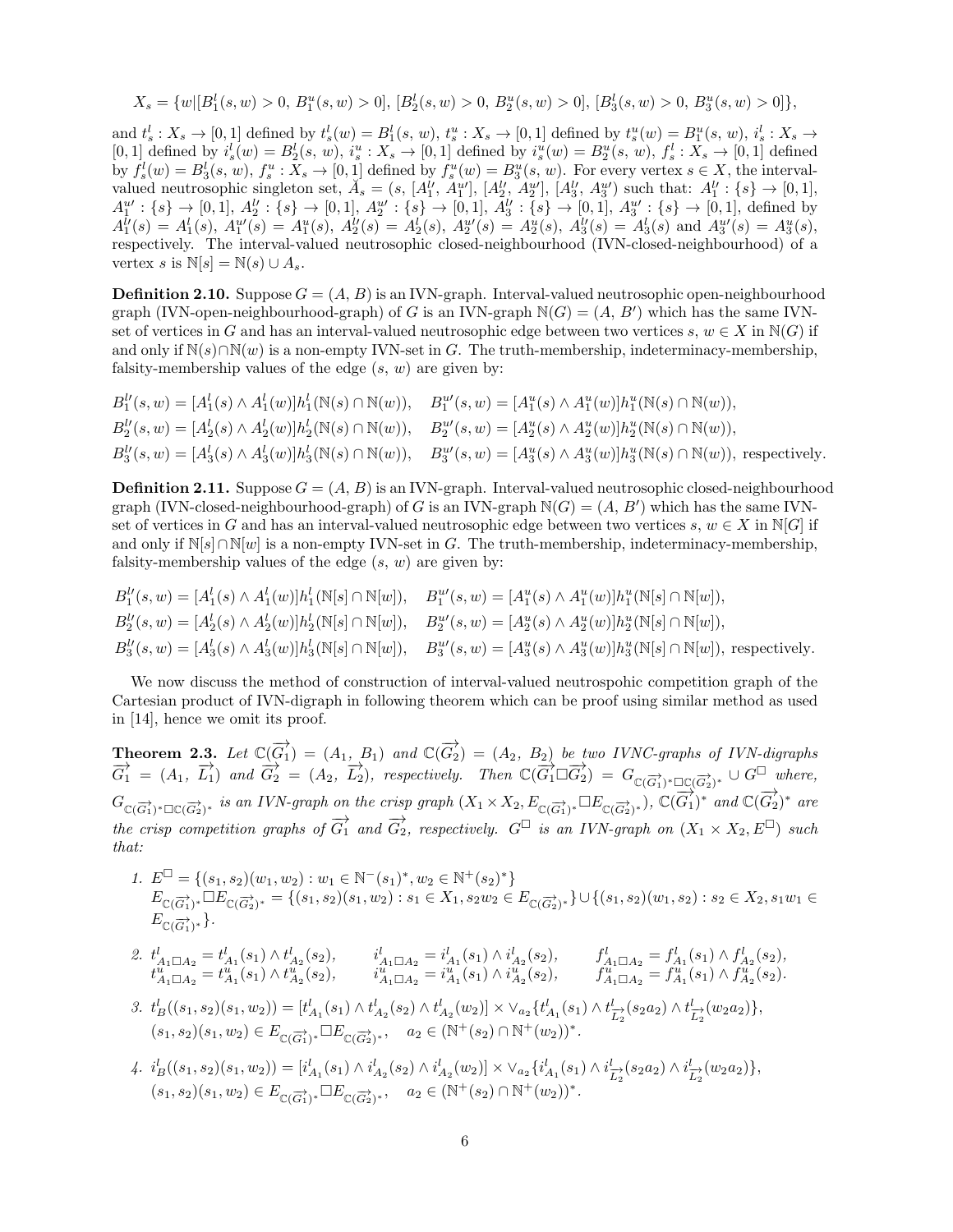- 5.  $f_B^l((s_1, s_2)(s_1, w_2)) = [f_{A_1}^l(s_1) \wedge f_{A_2}^l(s_2) \wedge f_{A_2}^l(w_2)] \times \vee_{a_2} \{f_{A_1}^l(s_1) \wedge f_{\overline{L_2}^l}(s_2a_2) \wedge f_{\overline{L_2}^l}(w_2a_2)\},$  $(s_1, s_2)(s_1, w_2) \in E_{\mathbb{C}(\overrightarrow{G_1})^*} \Box E_{\mathbb{C}(\overrightarrow{G_2})^*}, \quad a_2 \in (\mathbb{N}^+(s_2) \cap \mathbb{N}^+(w_2))^*.$
- 6.  $t_B^u((s_1, s_2)(s_1, w_2)) = [t_{A_1}^u(s_1) \wedge t_{A_2}^u(s_2) \wedge t_{A_2}^u(w_2)] \times \vee_{a_2} \{t_{A_1}^u(s_1) \wedge t_{\overline{L_2}^u}(s_2a_2) \wedge t_{\overline{L_2}^u}(w_2a_2)\},$  $(s_1, s_2)(s_1, w_2) \in E_{\mathbb{C}(\overrightarrow{G_1})^*} \square E_{\mathbb{C}(\overrightarrow{G_2})^*}, \quad a_2 \in (\mathbb{N}^+(s_2) \cap \mathbb{N}^+(w_2))^*.$
- $\label{eq:7} \text{7. } i_B^u \big( (s_1,s_2)(s_1,w_2) \big) = \big[ i_{A_1}^u(s_1) \wedge i_{A_2}^u(s_2) \wedge i_{A_2}^u(w_2) \big] \times \vee_{a_2} \{ i_{A_1}^u(s_1) \wedge i_{\overline{L}_2}^u(s_2 a_2) \wedge i_{\overline{L}_2}^u(w_2 a_2) \},$  $(s_1, s_2)(s_1, w_2) \in E_{\mathbb{C}(\overrightarrow{G_1})^*} \Box E_{\mathbb{C}(\overrightarrow{G_2})^*}, \quad a_2 \in (\mathbb{N}^+(s_2) \cap \mathbb{N}^+(w_2))^*.$
- 8.  $f_B^u((s_1, s_2)(s_1, w_2)) = [f_{A_1}^u(s_1) \wedge f_{A_2}^u(s_2) \wedge f_{A_2}^u(w_2)] \times \vee_{a_2} \{f_{A_1}^u(s_1) \wedge f_{L_2}^u(s_2a_2) \wedge f_{L_2}^u(w_2a_2)\},$  $(s_1, s_2)(s_1, w_2) \in E_{\mathbb{C}(\overrightarrow{G_1})^*} \Box E_{\mathbb{C}(\overrightarrow{G_2})^*}, \quad a_2 \in (\mathbb{N}^+(s_2) \cap \mathbb{N}^+(w_2))^*.$
- *9.*  $t_B^l((s_1, s_2)(w_1, s_2)) = [t_{A_1}^l(s_1) \wedge t_{A_1}^l(w_1) \wedge t_{A_2}^l(s_2)] \times \vee_{a_1} \{t_{A_2}^l(s_2) \wedge t_{\overline{L_1}^1}^l(s_1a_1) \wedge t_{\overline{L_1}^1}^l(w_1a_1)\},$  $(s_1, s_2)(w_1, s_2) \in E_{\mathbb{C}(\overrightarrow{G_1})^*} \square E_{\mathbb{C}(\overrightarrow{G_2})^*}, \quad a_1 \in (\mathbb{N}^+(s_1) \cap \mathbb{N}^+(w_1))^*.$
- 10.  $i_B^l((s_1, s_2)(w_1, s_2)) = [i_{A_1}^l(s_1) \wedge i_{A_1}^l(w_1) \wedge i_{A_2}^l(s_2)] \times \vee_{a_1} \{i_{A_2}^l(s_2) \wedge i_{\overline{L_1}^l}(s_1a_1) \wedge i_{\overline{L_1}^l}(w_1a_1)\},$  $(s_1, s_2)(w_1, s_2) \in E_{\mathbb{C}(\overrightarrow{G_1})^*} \Box E_{\mathbb{C}(\overrightarrow{G_2})^*}, \quad a_1 \in (\mathbb{N}^+(s_1) \cap \mathbb{N}^+(w_1))^*.$
- 11.  $f_B^l((s_1, s_2)(w_1, s_2)) = [f_{A_1}^l(s_1) \wedge f_{A_1}^l(w_1) \wedge f_{A_2}^l(s_2)] \times \vee_{a_1} \{t_{A_2}^l(s_2) \wedge f_{\overline{L_1}^1}^l(s_1a_1) \wedge f_{\overline{L_1}^1}^l(w_1a_1)\},$  $(s_1, s_2)(w_1, s_2) \in E_{\mathbb{C}(\overrightarrow{G_1})^*} \Box E_{\mathbb{C}(\overrightarrow{G_2})^*}, \quad a_1 \in (\mathbb{N}^+(s_1) \cap \mathbb{N}^+(w_1))^*.$
- $12.\ \ t_B^u((s_1,s_2)(w_1,s_2))=[t_{A_1}^u(s_1)\wedge t_{A_1}^u(w_1)\wedge t_{A_2}^u(s_2)]\times \vee_{a_1}\{t_{A_2}^u(s_2)\wedge t_{\overline{L_1}}^u(s_1a_1)\wedge t_{\overline{L_1}}^u(w_1a_1)\},$  $(s_1, s_2)(w_1, s_2) \in E_{\mathbb{C}(\overrightarrow{G_1})^*} \Box E_{\mathbb{C}(\overrightarrow{G_2})^*}, \quad a_1 \in (\mathbb{N}^+(s_1) \cap \mathbb{N}^+(w_1))^*.$
- $13.\ \ i_B^u((s_1,s_2)(w_1,s_2))=[i_{A_1}^u(s_1)\wedge i_{A_1}^u(w_1)\wedge i_{A_2}^u(s_2)]\times \vee_{a_1}\{i_{A_2}^u(s_2)\wedge i_{\overline{L_1}}^u(s_1a_1)\wedge i_{\overline{L_1}}^u(w_1a_1)\},$  $(s_1, s_2)(w_1, s_2) \in E_{\mathbb{C}(\overrightarrow{G_1})^*} \Box E_{\mathbb{C}(\overrightarrow{G_2})^*}, \quad a_1 \in (\mathbb{N}^+(s_1) \cap \mathbb{N}^+(w_1))^*.$
- $\label{eq:1} \begin{array}{ll} \displaystyle 14. \ \ f^u_B((s_1,s_2)(w_1,s_2))=[f^u_{A_1}(s_1)\wedge f^u_{A_1}(w_1)\wedge f^u_{A_2}(s_2)]\times \vee_{a_1}\{t^u_{A_2}(s_2)\wedge f^u_{\overrightarrow{L_1}}(s_1a_1)\wedge f^u_{\overrightarrow{L_1}}(w_1a_1)\}, \end{array}$  $(s_1, s_2)(w_1, s_2) \in E_{\mathbb{C}(\overrightarrow{G_1})^*} \Box E_{\mathbb{C}(\overrightarrow{G_2})^*}, \quad a_1 \in (\mathbb{N}^+(s_1) \cap \mathbb{N}^+(w_1))^*.$
- 15.  $t_B^l((s_1, s_2)(w_1, w_2)) = [t_{A_1}^l(s_1) \wedge t_{A_1}^l(w_1) \wedge t_{A_2}^l(s_2) \wedge t_{A_2}^l(w_2)] \times [t_{A_1}^l(s_1) \wedge t_{A_2}^l(w_1 s_1) \wedge t_{A_2}^l(w_2) \wedge t_{A_2}^l(w_1 s_1)]$  $t^l_{\overrightarrow{L_2}}(s_2w_2)],$  $(s_1, w_1)(s_2, w_2) \in E^{\square}.$
- 16.  $i_B^l((s_1, s_2)(w_1, w_2)) = [i_{A_1}^l(s_1) \wedge i_{A_1}^l(w_1) \wedge i_{A_2}^l(s_2) \wedge i_{A_2}^l(w_2)] \times [i_{A_1}^l(s_1) \wedge i_{\overline{L_1}}^l(w_1 s_1) \wedge i_{A_2}^l(w_2) \wedge i_{\overline{L_1}}^l(w_1 s_1) \wedge i_{\overline{L_2}}^l(w_2)$  $i_{\overrightarrow{L_2}}^l(s_2w_2)],$  $(s_1, w_1)(s_2, w_2) \in E^{\square}$ .
- 17.  $f_B^l((s_1, s_2)(w_1, w_2)) = [f_{A_1}^l(s_1) \wedge f_{A_1}^l(w_1) \wedge f_{A_2}^l(s_2) \wedge f_{A_2}^l(w_2)] \times [f_{A_1}^l(s_1) \wedge f_{L_1}^l(w_1 s_1) \wedge f_{A_2}^l(w_2) \wedge f_{L_2}^l(w_1 s_2)]$  $f_{\overrightarrow{L_2}}^l(s_2w_2)],$  $(s_1, w_1)(s_2, w_2) \in E^{\square}.$
- 18.  $t_B^u((s_1,s_2)(w_1,w_2)) = [t_{A_1}^u(s_1) \wedge t_{A_1}^u(w_1) \wedge t_{A_2}^u(s_2) \wedge t_{A_2}^u(w_2)] \times [t_{A_1}^u(s_1) \wedge t_{A_2}^u(w_1s_1) \wedge t_{A_2}^u(w_2) \wedge t_{A_2}^u(w_1s_1)]$  $t^u_{\overrightarrow{L_2}}(s_2w_2)],$  $(s_1, w_1)(s_2, w_2) \in E^{\square}$ .
- 19.  $i_B^u((s_1, s_2)(w_1, w_2)) = [i_{A_1}^u(s_1) \wedge i_{A_1}^u(w_1) \wedge i_{A_2}^u(s_2) \wedge i_{A_2}^u(w_2)] \times [i_{A_1}^u(s_1) \wedge i_{L_1}^u(w_1 s_1) \wedge i_{A_2}^u(w_2) \wedge i_{L_2}^u(w_1 s_2)]$  $i_{\overrightarrow{L_2}}^u(s_2w_2)],$  $(s_1, w_1)(s_2, w_2) \in E^{\square}$ .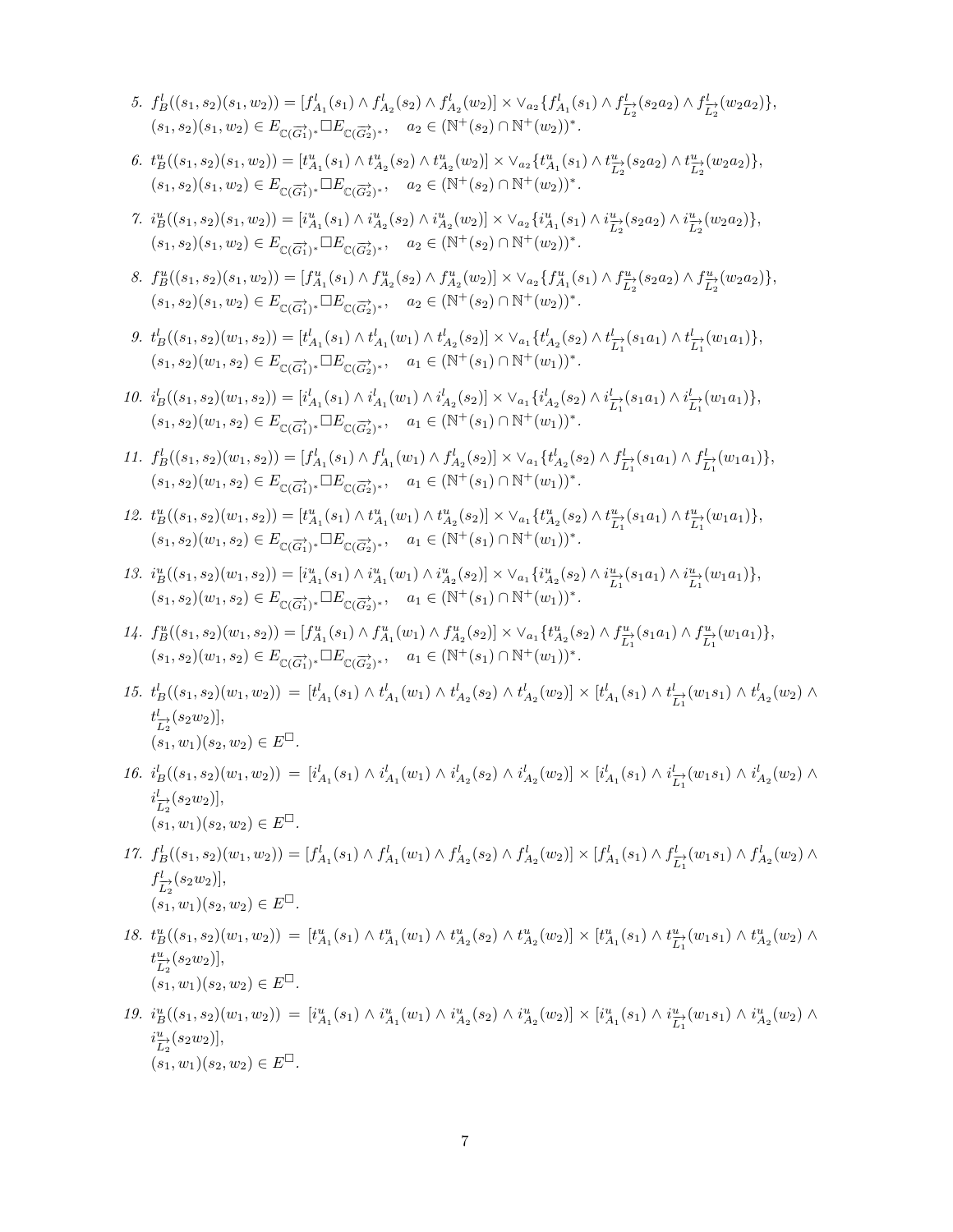20.  $f_B^u((s_1, s_2)(w_1, w_2)) = [f_{A_1}^u(s_1) \wedge f_{A_1}^u(w_1) \wedge f_{A_2}^u(s_2) \wedge f_{A_2}^u(w_2)] \times [f_{A_1}^u(s_1) \wedge f_{L_1}^u(w_1 s_1) \wedge f_{A_2}^u(w_2) \wedge$  $f^{\frac{u}{L_2}}(s_2w_2)],$  $(s_1, w_1)(s_2, w_2) \in E^{\square}$ .

#### A. k-Competition Interval-Valued Neutrosophic Graphs

We now discuss an extension of IVNC-graphs, called k-competition IVN-graphs.

**Definition 2.12.** The cardinality of an IVN-set  $A$  is denoted by

$$
|A| = ([|A|_{t^l}, |A|_{t^u}], [[A|_{i^l}, |A|_{i^u}], [[A|_{f^l}, |A|_{f^u}]).
$$

Where  $[|A|_{t^l}, |A|_{t^u}], [A|_{i^l}, |A|_{i^u}]$  and  $[|A|_{f^l}, |A|_{f^u}]$  represent the sum of truth-membership values, indeterminacy-membership values and falsity-membership values, respectively, of all the elements of A.

**Example 2.4.** The cardinality of an IVN-set  $A = \{(a, [0.5, 0.7], [0.2, 0.8], [0.1, 0.3]), (b, [0.1, 0.2], [0.1, 0.4], (0.1, 0.4), (0.1, 0.4), (0.1, 0.4), (0.1, 0.4), (0.1, 0.4), (0.1, 0.4), (0.1, 0.4), (0.1, 0.4), (0.1, 0.4), (0.1, 0.4), (0.1, 0.4), (0.1,$ 0.5], [0.7, 0.9]), (c, [0.3, 0.5], [0.3, 0.8], [0.6, 0.9])} in  $X = \{a, b, c\}$  is

$$
|A| = ([|A|_{t^l}, |A|_{t^u}], [|A|_{i^l}, |A|_{i^u}], [|A|_{f^l}, |A|_{f^u}])
$$
  
= ([0.9, 1.4], [0.6, 2.1], [1.4, 2.1]).

We now discuss  $k$ -competition IVN-graphs.

**Definition 2.13.** Let k be a non-negative number. Then k-competition IVN-graph  $\mathbb{C}_k(\overrightarrow{G})$  of an IVNdigraph  $\overrightarrow{G} = (A, \overrightarrow{B})$  is an undirected IVN-graph  $G = (A, B)$  which has same IVN-set of vertices as in  $\overrightarrow{G}$  and has an interval-valued neutrosophic edge between two vertices s,  $w \in X$  in  $\mathbb{C}_k(\overrightarrow{G})$  if and only if  $|({\Bbb N}^{+}(s) \cap {\Bbb N}^{+}(w))|_{t^{l}} \, > \, k, \, |({\Bbb N}^{+}(s) \cap {\Bbb N}^{+}(w))|_{t^{u}} \, > \, k, \, |({\Bbb N}^{+}(s) \cap {\Bbb N}^{+}(w))|_{i^{l}} \, > \, k, \, |({\Bbb N}^{+}(s) \cap {\Bbb N}^{+}(w))|_{i^{u}} \, > \, k,$  $|(\mathbb{N}^+(s) \cap \mathbb{N}^+(w))|_{f^l} > k$  and  $|(\mathbb{N}^+(s) \cap \mathbb{N}^+(w))|_{f^u} > k$ . The interval-valued truth-membership value of edge  $(s, w)$  in  $\mathbb{C}_k(\vec{G})$  is  $t^l_B(s, w) = \frac{k_1^l - k}{k_1^l} [t^l_A(s) \wedge t^l_A(w)] h_1^l(\mathbb{N}^+(s) \cap \mathbb{N}^+(w)),$  where  $k_1^l = |(\mathbb{N}^+(s) \cap \mathbb{N}^+(w))]$  $\mathbb{N}^+(w)|_{t^l}$  and  $t^u_B(s, w) = \frac{k_1^u - k_1}{k_1^u} [t^u_A(s) \wedge t^u_A(w)] h^u_1(\mathbb{N}^+(s) \cap \mathbb{N}^+(w)),$  where  $k_1^u = |(\mathbb{N}^+(s) \cap \mathbb{N}^+(w))|_{t^u}$ , the interval-valued indeterminacy-membership value of edge  $(s, w)$  in  $\mathbb{C}_k(\overrightarrow{G})$  is  $i_B^l(s, w) = \frac{k_2^l - k}{k_2^l} [i_A^l(s) \wedge$  $i_A^l(w) \, h_2^l(\mathbb{N}^+(s) \cap \mathbb{N}^+(w)),$  where  $k_2^l = |(\mathbb{N}^+(s) \cap \mathbb{N}^+(w))|_{i^l}$ , and  $i_B^u(s, w) = \frac{k_2^u - k}{k_2^u} [i_A^u(s) \wedge i_A^u(w)] h_2^u(\mathbb{N}^+(s) \cap \mathbb{N}^+(w)]$  $\mathbb{N}^+(w)$ , where  $k_2^u = |(\mathbb{N}^+(s) \cap \mathbb{N}^+(w))|_{i^u}$ , the interval-valued falsity-membership value of edge  $(s, w)$  in  $\mathbb{C}_k(\overrightarrow{G})$  is  $f_B^l(s, w) = \frac{k_3^l - k}{k_3^l} [f_A^l(s) \wedge f_A^l(w)] h_3^l(\mathbb{N}^+(s) \cap \mathbb{N}^+(w)),$  where  $k_3^l = |(\mathbb{N}^+(s) \cap \mathbb{N}^+(w))|_{f^l}$ , and  $f_B^u(s, w)$  $w) = \frac{k_3^{u}-k}{k_3^{u}} [f_A^u(s) \wedge f_A^u(w)] h_3^u(\mathbb{N}^+(s) \cap \mathbb{N}^+(w)),$  where  $k_3^u = |(\mathbb{N}^+(s) \cap \mathbb{N}^+(w))|_{f^u}$ .

**Example 2.5.** Consider an IVN-digraph  $G = (A, \overrightarrow{B})$  on  $X = \{s, w, a, b, c\}$ , such that  $A = \{(s, [0.4, 0.5],$  $[0.5, 0.7], [0.8, 0.9]), (w, [0.6, 0.7], [0.4, 0.6], [0.2, 0.3]), (a, [0.2, 0.6], [0.3, 0.6], [0.2, 0.6]), (b, [0.2, 0.6],$  $[0.1, 0.6]$ ,  $[0.2, 0.6]$ ),  $(c, [0.2, 0.7]$ ,  $[0.3, 0.5]$ ,  $[0.2, 0.6]$ )}, and  $B = \{((s, a), [0.1, 0.4]$ ,  $[0.3, 0.6]$ ,  $[0.2, 0.6]$ ),  $(\overline{(s,b)}, [0.2, 0.4], [0.1, 0.5], [0.2, 0.6]), (\overline{(s,c)}, [0.2, 0.5], [0.2, 0.5], [0.2, 0.6]), (\overline{(w,a)}, [0.2, 0.5], [0.2, 0.5],$  $(0.2, 0.3]$ ),  $(\overline{(w, b)}, [0.2, 0.6], [0.1, 0.6], [0.2, 0.3])$ ,  $(\overline{(w, c)}, [0.2, 0.7], [0.3, 0.5], [0.2, 0.3])$ }, as shown in Fig. 5.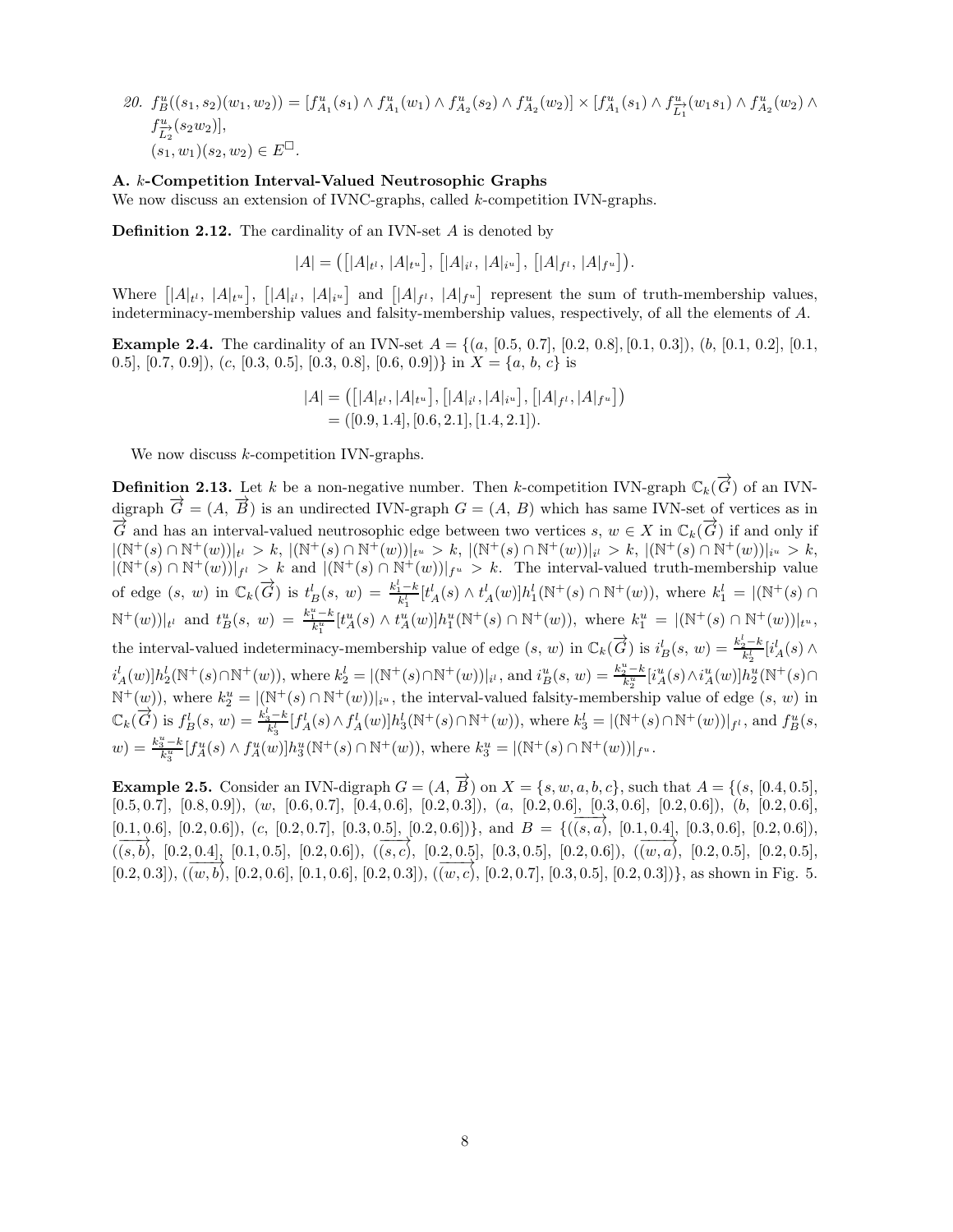

Figure 5: IVN-digraph

We calculate  $\mathbb{N}^+(s) = \{(a, [0.1, 0.4], [0.3, 0.6], [0.2, 0.6]), (b, [0.2, 0.4], [0.1, 0.5], [0.2, 0.6]), (c, [0.2, 0.5],$  $[0.3, 0.5], [0.2, 0.6])\}$  and  $\mathbb{N}^+(w) = \{(a, [0.2, 0.5], [0.2, 0.5], [0.2, 0.3]), (b, [0.2, 0.6], [0.1, 0.6], [0.2, 0.3]),$  $(c, [0.2, 0.7], [0.3, 0.5], [0.2, 0.3])\}.$  Therefore,  $\mathbb{N}^+(s) \cap \mathbb{N}^+(w) = \{(a, [0.1, 0.4], [0.2, 0.5], [0.2, 0.3]), (b, 0.5], [0.2, 0.5], [0.2, 0.5]\}.$  $[0.2, 0.4], [0.1, 0.5], [0.2, 0.3]), (c, [0.2, 0.5], [0.3, 0.5], [0.2, 0.3) \}$ . So,  $k_1^l = 0.5, k_1^u = 1.3, k_2^l = 0.6, k_2^u = 1.5,$  $k_3^l = 0.6$  and  $k_3^u = 0.9$ . Let  $k = 0.4$ , then,  $t_B^l(s, w) = 0.02$ ,  $t_B^u(s, w) = 0.56$ ,  $i_B^l(s, w) = 0.06$ ,  $i_B^u(s, w)$  $w$ ) = 0.82,  $f_B^l(s, w) = 0.02$  and  $f_B^u(s, w) = 0.11$ . This graph is depicted in Fig. 6.



Figure 6: 0.4-Competition IVN-graph

**Theorem 2.4.** *Let*  $\overrightarrow{G} = (A, \overrightarrow{B})$  *be an IVN-digraph. If* 

$$
h_1^l(\mathbb{N}^+(s) \cap \mathbb{N}^+(w)) = 1, \t h_2^l(\mathbb{N}^+(s) \cap \mathbb{N}^+(w)) = 1, \t h_3^l(\mathbb{N}^+(s) \cap \mathbb{N}^+(w)) = 1, h_1^u(\mathbb{N}^+(s) \cap \mathbb{N}^+(w)) = 1, \t h_2^u(\mathbb{N}^+(s) \cap \mathbb{N}^+(w)) = 1, \t h_3^u(\mathbb{N}^+(s) \cap \mathbb{N}^+(w)) = 1,
$$

*and*

$$
|(\mathbb{N}^+(s) \cap \mathbb{N}^+(w))|_{t^l} > 2k, \t |\mathbb{N}^+(s) \cap \mathbb{N}^+(w))|_{i^l} > 2k, \t |\mathbb{N}^+(s) \cap \mathbb{N}^+(w)|_{f^l} < 2k, |\mathbb{N}^+(s) \cap \mathbb{N}^+(w)|_{t^u} > 2k, \t |\mathbb{N}^+(s) \cap \mathbb{N}^+(w)|_{i^u} > 2k, \t |\mathbb{N}^+(s) \cap \mathbb{N}^+(w)|_{f^u} < 2k,
$$

*Then the edge*  $(s, w)$  *is independent strong in*  $\mathbb{C}_k(\overrightarrow{G})$ *.* 

*Proof.* Let  $\overrightarrow{G} = (A, \overrightarrow{B})$  be an IVN-digraph. Let  $\mathbb{C}_k(\overrightarrow{G})$  be the corresponding k-competition IVN-graph.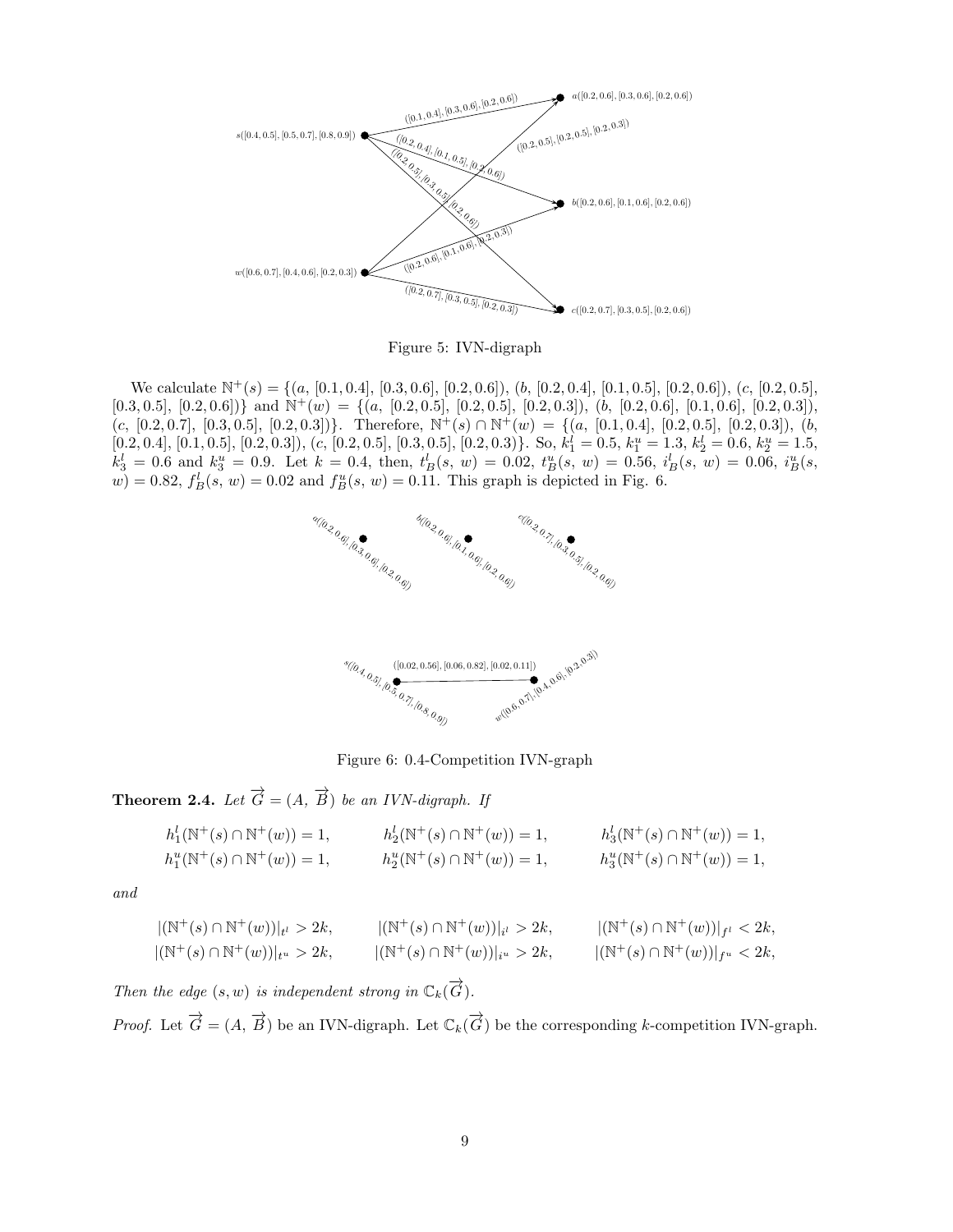If  $h_1^l(\mathbb{N}^+(s) \cap \mathbb{N}^+(w)) = 1$  and  $|(\mathbb{N}^+(s) \cap \mathbb{N}^+(w))|_{t^l} > 2k$ , then  $k_1^l > 2k$  and therefore,

$$
t_B^l(s, w) = \frac{k_1^l - k}{k_1^l} [t_A^l(s) \wedge t_A^l(w)] h_1^l(\mathbb{N}^+(s) \cap \mathbb{N}^+(w))
$$
  
or, 
$$
t_B^l(s, w) = \frac{k_1^l - k}{k_1^l} [t_A^l(s) \wedge t_A^l(w)]
$$

$$
\frac{t_B^l(s, w)}{[t_A^l(s) \wedge t_A^l(w)]} = \frac{k_1^l - k}{k_1^l} > 0.5.
$$

If  $h_1^u(\mathbb{N}^+(s) \cap \mathbb{N}^+(w)) = 1$  and  $|(\mathbb{N}^+(s) \cap \mathbb{N}^+(w))|_{t^u} > 2k$ , then  $k_1^u > 2k$  and therefore,

$$
t_B^u(s, w) = \frac{k_1^u - k}{k_1^u} [t_A^u(s) \wedge t_A^u(w)] h_1^u(\mathbb{N}^+(s) \cap \mathbb{N}^+(w))
$$
  
or, 
$$
t_B^u(s, w) = \frac{k_1^u - k}{k_1^u} [t_A^u(s) \wedge t_A^u(w)]
$$

$$
\frac{t_B^u(s, w)}{[t_A^u(s) \wedge t_A^u(w)]} = \frac{k_1^u - k}{k_1^u} > 0.5.
$$

If  $h_2^l(\mathbb{N}^+(s) \cap \mathbb{N}^+(w)) = 1$  and  $|(\mathbb{N}^+(s) \cap \mathbb{N}^+(w))|_{i^l} > 2k$ , then  $k_2^l > 2k$  and therefore,

$$
i_B^l(s, w) = \frac{k_2^l - k}{k_2^l} [i_A^l(s) \wedge i_A^l(w)] h_2^l(\mathbb{N}^+(s) \cap \mathbb{N}^+(w))
$$
  
or, 
$$
i_B^l(s, w) = \frac{k_2^l - k}{k_2^l} [i_A^l(s) \wedge i_A^l(w)]
$$

$$
\frac{i_B^l(s, w)}{[i_A^l(s) \wedge i_A^l(w)]} = \frac{k_2^l - k}{k_2^l} > 0.5.
$$

If  $h_2^u(\mathbb{N}^+(s) \cap \mathbb{N}^+(w)) = 1$  and  $|(\mathbb{N}^+(s) \cap \mathbb{N}^+(w))|_{i^u} > 2k$ , then  $k_2^u > 2k$  and therefore,

$$
i_B^u(s, w) = \frac{k_2^u - k}{k_2^u} [i_A^u(s) \wedge i_A^u(w)] h_2^u(\mathbb{N}^+(s) \cap \mathbb{N}^+(w))
$$
  
or, 
$$
i_B^u(s, w) = \frac{k_2^u - k}{k_2^u} [i_A^u(s) \wedge i_A^u(w)]
$$

$$
\frac{i_B^u(s, w)}{[i_A^u(s) \wedge i_A^u(w)]} = \frac{k_2^u - k}{k_2^u} > 0.5.
$$

If  $h_3^l(\mathbb{N}^+(s) \cap \mathbb{N}^+(w)) = 1$  and  $|(\mathbb{N}^+(s) \cap \mathbb{N}^+(w))|_{f^l} < 2k$ , then  $k_3^l < 2k$  and therefore,

$$
f_B^l(s, w) = \frac{k_3^l - k}{k_3^l} [f_A^l(s) \wedge f_A^l(w)] h_3^l(\mathbb{N}^+(s) \cap \mathbb{N}^+(w))
$$
  
or, 
$$
f_B^l(s, w) = \frac{k_3^l - k}{k_3^l} [f_A^l(s) \wedge f_A^l(w)]
$$

$$
\frac{f_B^l(s, w)}{[f_A^l(s) \wedge f_A^l(w)]} = \frac{k_3^l - k}{k_3^l} < 0.5.
$$

If  $h_3^u(\mathbb{N}^+(s) \cap \mathbb{N}^+(w)) = 1$  and  $|(\mathbb{N}^+(s) \cap \mathbb{N}^+(w))|_{f^u} < 2k$ , then  $k_3^u < 2k$  and therefore,

$$
f_B^u(s, w) = \frac{k_3^u - k}{k_3^u} [f_A^u(s) \wedge f_A^u(w)] h_3^u(\mathbb{N}^+(s) \cap \mathbb{N}^+(w))
$$
  
or, 
$$
f_B^u(s, w) = \frac{k_3^u - k}{k_3^u} [f_A^u(s) \wedge f_A^u(w)]
$$

$$
\frac{f_B^u(s, w)}{[f_A^u(s) \wedge f_A^u(w)]} = \frac{k_3^u - k}{k_3^u} < 0.5.
$$

Hence, the edge  $(s, w)$  is independent strong in  $\mathbb{C}_k(\overrightarrow{G})$ .

 $\Box$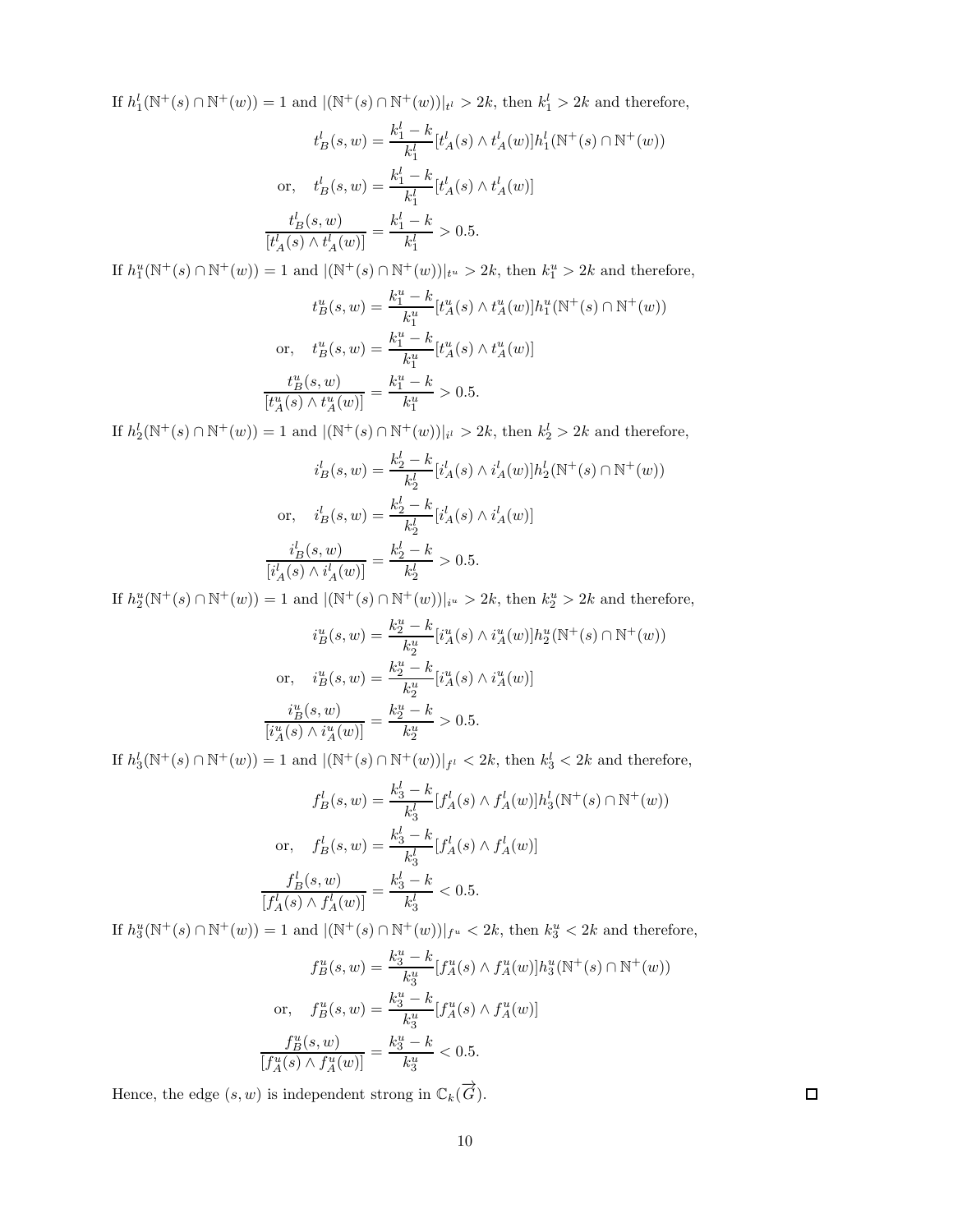### B. p-Competition Interval-Valued Neutrosophic Graphs

We now define another extension of IVNC-graphs, called p-competition IVN-graphs.

**Definition 2.14.** The support of an IVN-set  $A = (s, [t_A^l, t_A^u], [i_A^l, i_A^u], [f_A^l, f_A^u])$  in X is the subset of X defined by

 $supp(A) = \{s \in X : [t_A^l(s) \neq 0, t_A^u(s) \neq 0], [i_A^l(s) \neq 0, i_A^u(s) \neq 0], [f_A^l(s) \neq 1, f_A^u(s) \neq 1]\}$ 

and  $|supp(A)|$  is the number of elements in the set.

**Example 2.6.** The support of an IVN-set  $A = \{(a, [0.5, 0.7], [0.2, 0.8], [0.1, 0.3]), (b, [0.1, 0.2], [0.1, 0.4], [0.1, 0.4], [0.1, 0.4], [0.1, 0.4], [0.1, 0.4], [0.1, 0.4], [0.1, 0.4], [0.1, 0.4], [0.1, 0.4], [0.1, 0.4], [0.1, 0.4], [0.1, 0.4], [0.1, 0.4],$ 0.5],  $[0.7, 0.9]$ ,  $(c, [0.3, 0.5], [0.3, 0.8], [0.6, 0.9]), (d, [0, 0], [0, 0], [1, 1])\}$  in  $X = \{a, b, c, d\}$  is  $supp(A) = \{a, b, c\}$  and  $|supp(A)| = 3$ .

We now define *p*-competition IVN-graphs.

**Definition 2.15.** Let p be a positive integer. Then p-competition IVN-graph  $\mathbb{C}^p(\overrightarrow{G})$  of the IVN-digraph  $\overrightarrow{G} = (A, \overrightarrow{B})$  is an undirected IVN-graph  $G = (A, B)$  which has same IVN-set of vertices as in  $\overrightarrow{G}$ and has an interval-valued neutrosophic edge between two vertices s,  $w \in X$  in  $\mathbb{C}^p(\overrightarrow{G})$  if and only if  $|supp(\mathbb{N}^+(s) \cap \mathbb{N}^+(w))| \geq p$ . The interval-valued truth-membership value of edge  $(s, w)$  in  $\mathbb{C}^p(\overrightarrow{G})$  is  $t_B^l(s, w)$  $w) = \frac{(i-p)+1}{i} [t_A^l(s) \wedge t_A^l(w)] h_1^l(\mathbb{N}^+(s) \cap \mathbb{N}^+(w)),$  and  $t_B^u(s, w) = \frac{(i-p)+1}{i} [t_A^u(s) \wedge t_A^u(w)] h_1^u(\mathbb{N}^+(s) \cap \mathbb{N}^+(w)),$ the interval-valued indeterminacy-membership value of edge  $(s, w)$  in  $\mathbb{C}^p(\overrightarrow{G})$  is  $i_B^l(s, w) = \frac{(i-p)+1}{i}[i_A^l(s) \wedge$  $i_A^l(w) \, h_2^l(\mathbb{N}^+(s) \cap \mathbb{N}^+(w))$ , and  $i_B^u(s, w) = \frac{(i-p)+1}{i} [i_A^u(s) \wedge i_A^u(w)] \, h_2^u(\mathbb{N}^+(s) \cap \mathbb{N}^+(w))$ , the interval-valued falsity-membership value of edge  $(s, w)$  in  $\mathbb{C}^p(\overrightarrow{G})$  is  $f_B^l(s, w) = \frac{(i-p)+1}{i}[f_A^l(s) \wedge f_A^l(w)]h_3^l(\mathbb{N}^+(s) \cap \mathbb{N}^+(w)),$ and  $f_B^u(s, w) = \frac{(i-p)+1}{i} [f_A^u(s) \wedge f_A^u(w)] h_3^u(\mathbb{N}^+(s) \cap \mathbb{N}^+(w)),$  where  $i = |supp(\mathbb{N}^+(s) \cap \mathbb{N}^+(w))|$ .

**Example 2.7.** Consider an IVN-digraph  $G = (A, \overrightarrow{B})$  on  $X = \{s, w, a, b, c\}$ , such that  $A = \{(s, [0.4, 0.5],$  $[0.5, 0.7], [0.8, 0.9]), (w, [0.6, 0.7], [0.4, 0.6], [0.2, 0.3]), (a, [0.2, 0.6], [0.3, 0.6], [0.2, 0.6]), (b, [0.2, 0.6],$  $[0.1, 0.6]$ ,  $[0.2, 0.6]$ ),  $(c, [0.2, 0.7]$ ,  $[0.3, 0.5]$ ,  $[0.2, 0.6]$ )}, and  $B = \{((s, a), [0.1, 0.4]$ ,  $[0.3, 0.6]$ ,  $[0.2, 0.6]$ ),  $(\overline{(s,b)}, [0.2, 0.4], [0.1, 0.5], [0.2, 0.6]), (\overline{(s,c)}, [0.2, 0.5], [0.2, 0.5], [0.2, 0.6]), (\overline{(w,a)}, [0.2, 0.5], [0.2, 0.5], [0.2, 0.5], [0.2, 0.5], [0.2, 0.5], [0.2, 0.5], [0.2, 0.5], [0.2, 0.5], [0.2, 0.5], [0.2, 0.5], [0.2, 0.5], [0.2, 0.5], [0.2, 0.5], [0.2, 0.5$  $[0.2, 0.3]$ ,  $(\overline{(w, b)}$ ,  $[0.2, 0.6]$ ,  $[0.1, 0.6]$ ,  $[0.2, 0.3]$ ),  $(\overline{(w, c)}$ ,  $[0.2, 0.7]$ ,  $[0.3, 0.5]$ ,  $[0.2, 0.3]$ )}, as shown in Fig. 7.



Figure 7: IVN-digraph

We calculate  $\mathbb{N}^+(s) = \{(a, [0.1, 0.4], [0.3, 0.6], [0.2, 0.6]), (b, [0.2, 0.4], [0.1, 0.5], [0.2, 0.6]), (c, [0.2, 0.5],$  $[0.3, 0.5], [0.2, 0.6])\}$  and  $\mathbb{N}^+(w) = \{(a, [0.2, 0.5], [0.2, 0.5], [0.2, 0.3]), (b, [0.2, 0.6], [0.1, 0.6], [0.2, 0.3]),$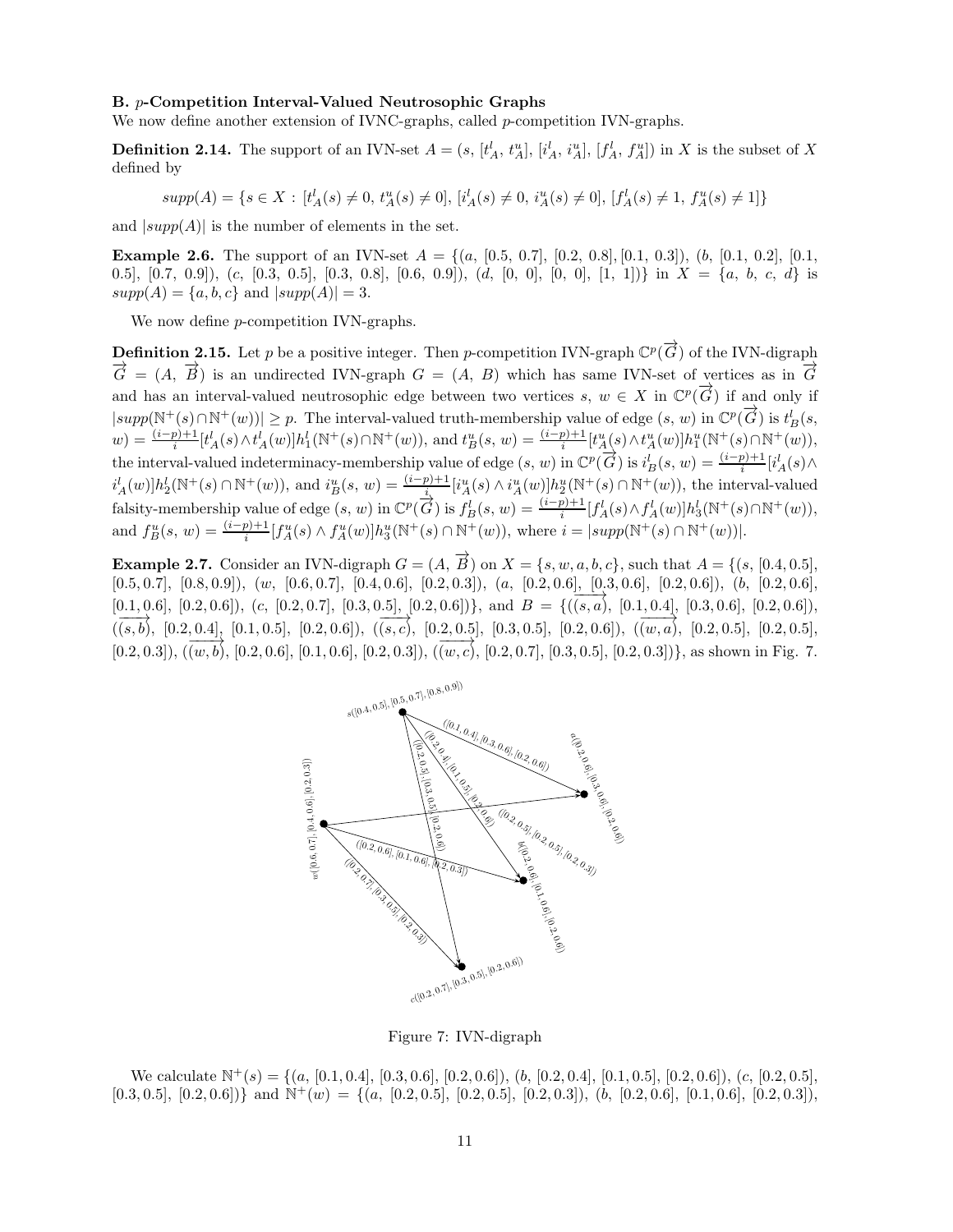$(c, [0.2, 0.7], [0.3, 0.5], [0.2, 0.3])\}.$  Therefore,  $\mathbb{N}^+(s) \cap \mathbb{N}^+(w) = \{(a, [0.1, 0.4], [0.2, 0.5], [0.2, 0.3]), (b, 0.5], [0.2, 0.5], [0.2, 0.5]\}.$  $[0.2, 0.4], [0.1, 0.5], [0.2, 0.3]), (c, [0.2, 0.5], [0.3, 0.5], [0.2, 0.3]).$  Now,  $i = |supp(\mathbb{N}^+(s) \cap \mathbb{N}^+(w))| = 3$ . For  $p = 3$ , we have,  $t_B^l(s, w) = 0.02$ ,  $t_B^u(s, w) = 0.08$ ,  $i_B^l(s, w) = 0.04$ ,  $i_B^u(s, w) = 0.1$ ,  $f_B^l(s, w) = 0.01$  and  $f_B^u(s, w) = 0.03$ . This graph is depicted in Fig. 8.



Figure 8: 3-Competition IVN-graph

We state the following theorem without its proof.

**Theorem 2.5.** *Let*  $\overrightarrow{G} = (A, \overrightarrow{B})$  *be an IVN-digraph. If* 

$$
h_1^l(\mathbb{N}^+(s) \cap \mathbb{N}^+(w)) = 1, \t h_2^l(\mathbb{N}^+(s) \cap \mathbb{N}^+(w)) = 1, \t h_3^l(\mathbb{N}^+(s) \cap \mathbb{N}^+(w)) = 0,
$$
  
\n
$$
h_1^u(\mathbb{N}^+(s) \cap \mathbb{N}^+(w)) = 1, \t h_2^u(\mathbb{N}^+(s) \cap \mathbb{N}^+(w)) = 1, \t h_3^u(\mathbb{N}^+(s) \cap \mathbb{N}^+(w)) = 0,
$$

 $in \mathbb{C}^{[\frac{i}{2}]}(\overrightarrow{G})$ , then the edge  $(s, w)$  is strong, where  $i = |supp(\mathbb{N}^+(s) \cap \mathbb{N}^+(w))|$ . (Note that for any real *number* s*,* [s]*=greatest integer not esceeding* s*.)*

#### C. m-Step Interval-Valued Neutrosophic Competition Graphs

We now define another extension of IVNC-graph known as m-step IVNC-graph. We will use the following notations:

 $P_{s,w}^m$  : An interval-valued neutrosophic path of length m from s to w.

 $\overrightarrow{P}_{s,w}^{s,w}$ : A directed interval-valued neutrosophic path of length m from s to w.

 $\mathbb{N}_{m}^{+}(s)$ : *m*-step interval-valued neutrosophic out-neighbourhood of vertex *s*.

 $\mathbb{N}_m^-(s)$ : *m*-step interval-valued neutrosophic in-neighbourhood of vertex *s*.

 $\mathbb{N}_m(s)$ : m-step interval-valued neutrosophic neighbourhood of vertex s.

 $\mathbb{N}_m(G)$ : m-step interval-valued neutrosophic neighbourhood graph of the IVN-graph G.

 $\mathbb{C}_m(G)$ : m-step IVNC-graph of the IVN-digraph  $\overrightarrow{G}$ .

**Definition 2.16.** Suppose  $\overrightarrow{G} = (A, \overrightarrow{B})$  is an IVN-digraph. The *m*-step IVN-digraph of  $\overrightarrow{G}$  is denoted by  $\overrightarrow{G}_m = (A, B)$ , where IVN-set of vertices of  $\overrightarrow{G}$  is same with IVN-set of vertices of  $\overrightarrow{G}_m$  and has an edge between s and w in  $\overrightarrow{G}_m$  if and only if there exists an interval-valued neutrosophic directed path  $\overrightarrow{P}_{s,w}^m$  in  $\overrightarrow{G}$ .

Definition 2.17. The *m*-step interval-valued neutrosophic out-neighbourhood (IVN-out-neighbourhood) of vertex s of an IVN-digraph  $\overrightarrow{G} = (A, \overrightarrow{B})$  is IVN-set

$$
\mathbb{N}_m^+(s) = (X_s^+, [t_s^{(l)^+}, t_s^{(u)^+}], [i_s^{(l)^+}, i_s^{(u)^+}], [f_s^{(l)^+}, f_s^{(u)^+}]), \text{ where}
$$

 $X_s^+ = \{w \vert$  there exists a directed interval-valued neutrosophic path of length m from s to w,  $\overrightarrow{P}_{s,w}^m\}$ ,  $t_s^{(l)^+}: X_s^+ \to [0, 1], t_s^{(u)^+}: X_s^+ \to [0, 1], i_s^{(l)^+}: X_s^+ \to [0, 1], i_s^{(u)^+}: X_s^+ \to [0, 1], f_s^{(l)^+}: X_s^+ \to [0, 1], f_s^{(u)^+}:$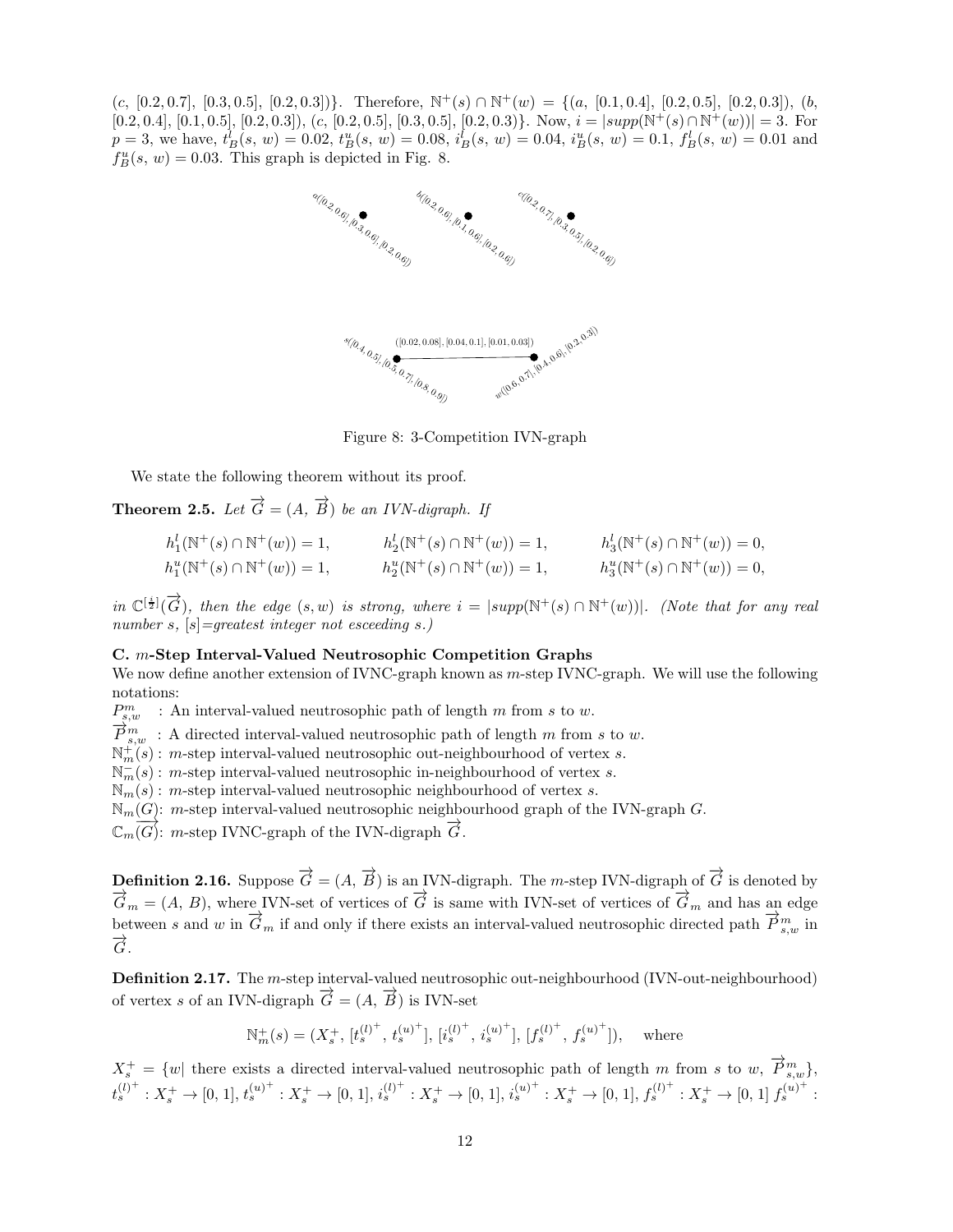$X_s^+ \to [0, 1]$  are defined by  $t_s^{(l)^+} = \min\{t^l \overrightarrow{(s_1, s_2)}, (s_1, s_2) \text{ is an edge of } \overrightarrow{P}_{s,w}^m\},\ t_s^{(u)^+} = \min\{t^u \overrightarrow{(s_1, s_2)}, (s_1, s_2) \text{ is an edge of } \overrightarrow{P}_{s,w}^m\}$  $(s_1, s_2)$  is an edge of  $\overrightarrow{P}_{s,w}^m$ ,  $i_s^{(l)^+} = \min\{i^l(s_1, s_2), (s_1, s_2)$  is an edge of  $\overrightarrow{P}_{s,w}^m$ ,  $i_s^{(u)^+} = \min\{i^u(s_1, s_2), (s_1, s_2) \}$  $(s_1, s_2)$  is an edge of  $\overrightarrow{P}_{s,w}^{m}$ ,  $f_s^{(l)^+} = \min\{f^l(s_1, s_2), (s_1, s_2)$  is an edge of  $\overrightarrow{P}_{s,w}^{m}$ ,  $f_s^{(u)^+} = \min\{f^u(s_1, s_2), (s_1, s_2)$  $(s_1, s_2)$  is an edge of  $\overrightarrow{P}_{s,w}^{m}$ , respectively.

**Example 2.8.** Consider an IVN-digraph  $G = (A, \overrightarrow{B})$  on  $X = \{s, w, a, b, c, d\}$ , such that  $A = \{(s, A) \in \mathbb{R}^d : |f| \leq |g| \leq 2\}$  $[0.4, 0.5]$ ,  $[0.5, 0.7]$ ,  $[0.8, 0.9]$ ),  $(w, [0.6, 0.7]$ ,  $[0.4, 0.6]$ ,  $[0.2, 0.3]$ ),  $(a, [0.2, 0.6]$ ,  $[0.3, 0.6]$ ,  $[0.2, 0.6]$ ),  $(b, b, 0.7]$  $[0.2, 0.6], [0.1, 0.6], [0.2, 0.6]), (c, [0.2, 0.7], [0.3, 0.5], [0.2, 0.6]), d([0.2, 0.6], [0.3, 0.6], [0.2, 0.6])\}$ , and  $B =$  ${((s, a), [0.1, 0.4], [0.3, 0.6], [0.2, 0.6]), ((a, c), [0.2, 0.6], [0.3, 0.5], [0.2, 0.6]), ((a, d), [0.2, 0.6], [0.3, 0.5],$  $[0.2, 0.4]$ ,  $(\overrightarrow{(w, b)}, [0.2, 0.6], [0.1, 0.6], [0.2, 0.3]),$   $(\overrightarrow{(b, c)}, [0.2, 0.4], [0.1, 0.2], [0.1, 0.3]),$   $(\overrightarrow{(b, d)}, [0.1, 0.3],$  $[0.1, 0.2], [0.2, 0.4])$ , as shown in Fig. 9.



Figure 9: IVN-digraph

We calculate 2-step IVN-out-neighbourhoods as,  $\mathbb{N}_2^+(s) = \{(c, [0.1, 0.4], [0.3, 0.5], [0.2, 0.6]), (d,$  $[0.1, 0.4], [0.3, 0.5], [0.2, 0.4])\}$  and  $\mathbb{N}_2^+(w) = \{(c, [0.2, 0.4], [0.1, 0.2], [0.1, 0.3]), (d, [0.1, 0.3], [0.1, 0.2],$  $[0.2, 0.3]$ }.

Definition 2.18. The *m*-step interval-valued neutrosophic in-neighbourhood (IVN-in-neighbourhood) of vertex s of an IVN-digraph  $\overrightarrow{G} = (A, \overrightarrow{B})$  is IVN-set

$$
\mathbb{N}_m^-(s)=(X_s^-,\, [t_s^{(l)^-},\,t_s^{(u)^-}],\,[i_s^{(l)^-},\,i_s^{(u)^-}],\,[f_s^{(l)^-},\,f_s^{(u)^-}]), \quad \text{where}
$$

 $X_s^- = \{w \vert$  there exists a directed interval-valued neutrosophic path of length m from s to w,  $\vec{P}_{s,w}^m\},$  $t_s^{(l)^{-}}: X_s^{-} \to [0, 1], t_s^{(u)^{-}}: X_s^{-} \to [0, 1], i_s^{(l)^{-}}: X_s^{-} \to [0, 1], i_s^{(u)^{-}}: X_s^{-} \to [0, 1], f_s^{(l)^{-}}: X_s^{-} \to [0, 1], f_s^{(u)^{-}}:$  $X_s^- \to [0, 1]$  are defined by  $t_s^{(l)^-} = \min\{t^l(s_1, s_2), (s_1, s_2) \text{ is an edge of } \overrightarrow{P}_{s,w}^m\}, t_s^{(u)^-} = \min\{t^u(s_1, s_2), (s_1, s_2) \text{ is an edge of } \overrightarrow{P}_{s,w}^m\}$  $(s_1, s_2)$  is an edge of  $\vec{P}_{s,w}^m$ ,  $i_s^{(l)^{-}} = \min\{i^l(s_1, s_2), (s_1, s_2)$  is an edge of  $\vec{P}_{s,w}^m$ ,  $i_s^{(u)^{-}} = \min\{i^u(s_1, s_2), (s_1, s_2) \}$  $(s_1, s_2)$  is an edge of  $\overrightarrow{P}_{s,w}^{(n)}, f_s^{(l)^{-}} = \min\{f^l(s_1, s_2), (s_1, s_2)$  is an edge of  $\overrightarrow{P}_{s,w}^{(n)}, f_s^{(u)^{-}} = \min\{f^u(s_1, s_2), (s_1, s_2) \}$  $(s_1, s_2)$  is an edge of  $\overrightarrow{P}_{s,w}^m$ , respectively.

**Example 2.9.** Consider an IVN-digraph  $G = (A, \overrightarrow{B})$  on  $X = \{s, w, a, b, c, d\}$ , such that  $A = \{(s, A) \in \mathbb{R}^d : |f| \leq |g| \leq 2\}$  $[0.4, 0.5], [0.5, 0.7], [0.8, 0.9]), (w, [0.6, 0.7], [0.4, 0.6], [0.2, 0.3]), (a, [0.2, 0.6], [0.3, 0.6], [0.2, 0.6]), (b,$  $[0.2, 0.6], [0.1, 0.6], [0.2, 0.6]), (c, [0.2, 0.7], [0.3, 0.5], [0.2, 0.6]), d([0.2, 0.6], [0.3, 0.6], [0.2, 0.6])\}$ , and  $B =$  ${((s, a), (0.1, 0.4), (0.3, 0.6), (0.2, 0.6), (0.2, 0.6), (0.2, 0.6), (0.3, 0.5), (0.2, 0.6)}, (0.3, 0.5), (0.4, 0.6), (0.3, 0.5), (0.2, 0.6), (0.3, 0.5), (0.3, 0.6), (0.3, 0.5), (0.3, 0.6), (0.3, 0.6), (0.3, 0.6), (0.3, 0.6), (0.3, 0.6), (0.3, 0.6), (0.3, 0.6), (0.3$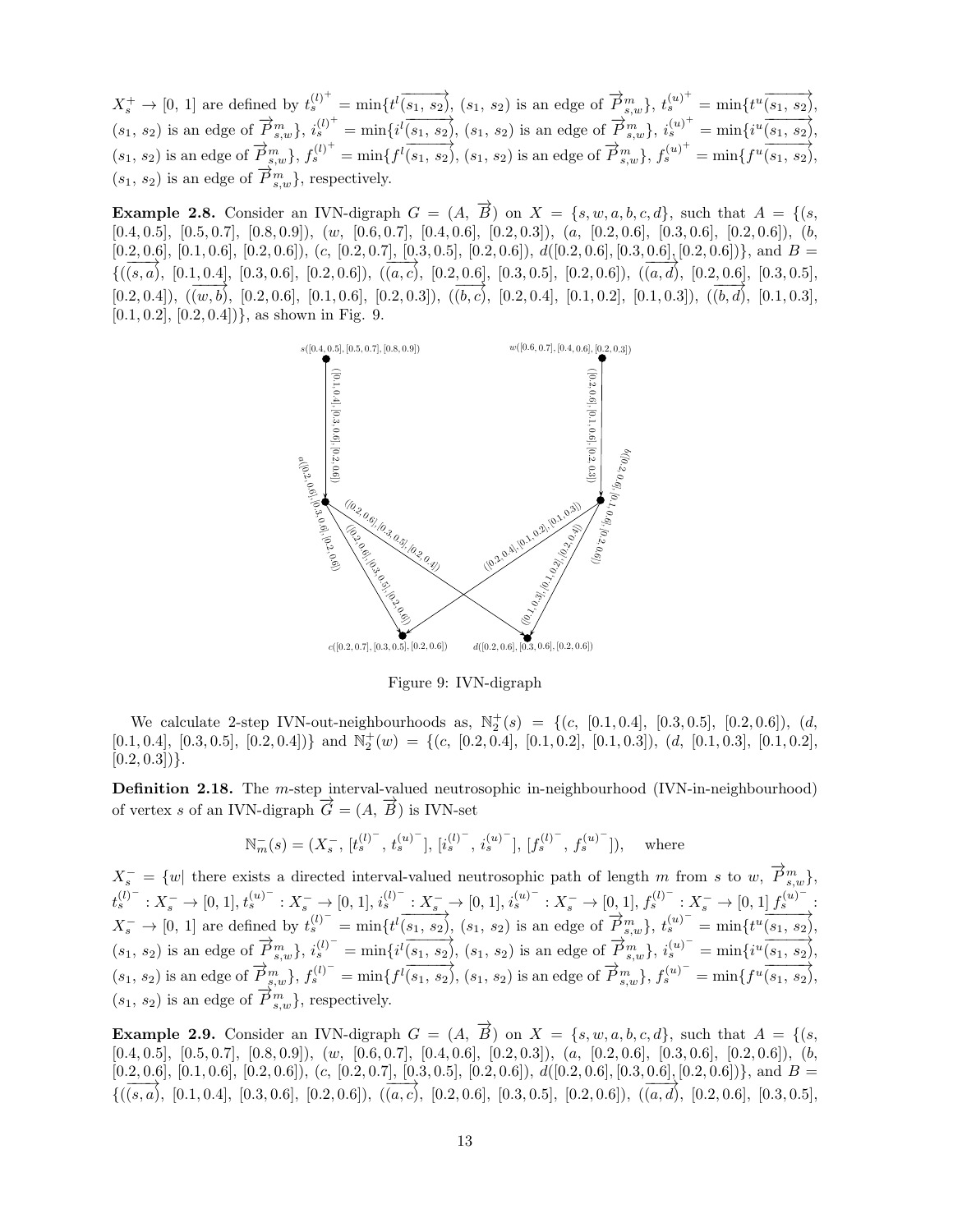$[0.2, 0.4]$ ,  $(\overrightarrow{(w, b)}, [0.2, 0.6], [0.1, 0.6], [0.2, 0.3]),$   $(\overrightarrow{(b, c)}, [0.2, 0.4], [0.1, 0.2], [0.1, 0.3]),$   $(\overrightarrow{(b, d)}, [0.1, 0.3],$  $[0.1, 0.2]$ ,  $[0.2, 0.4]$ }, as shown in Fig. 10.



Figure 10: IVN-digraph

We calculate 2-step IVN-in-neighbourhoods as,  $\mathbb{N}_2^-(s) = \{(c, [0.1, 0.4], [0.3, 0.5], [0.2, 0.6]), (d, [0.1, 0.4],$  $[0.3, 0.5], [0.2, 0.4])\}$  and  $\mathbb{N}_2^-(w) = \{(c, [0.2, 0.4], [0.1, 0.2], [0.1, 0.3]), (d, [0.1, 0.3], [0.1, 0.2], [0.2, 0.3])\}.$ 

**Definition 2.19.** Suppose  $\overrightarrow{G} = (A, \overrightarrow{B})$  is an IVN-digraph. The m-step IVNC-graph of IVN-digraph  $\overrightarrow{G}$ is denoted by  $\mathbb{C}_m(\overrightarrow{G}) = (A, B)$  which has same IVN-set of vertices as in  $\overrightarrow{G}$  and has an edge between two vertices  $s, w \in X$  in  $\mathbb{C}_m(\overline{G})$  if and only if  $(\mathbb{N}_m^+(s) \cap \mathbb{N}_m^+(w))$  is a non-empty IVN-set in  $\overline{G}$ . The intervalvalued truth-membership value of edge  $(s, w)$  in  $\mathbb{C}_m(\overrightarrow{G})$  is  $t_B^1(s, w) = [t_A^1(s) \wedge t_A^1(w)]h_1^1(\mathbb{N}_m^+(s) \cap \mathbb{N}_m^+(w)),$ and  $t_B^u(s, w) = [t_A^u(s) \wedge t_A^u(w)]h_1^u(\mathbb{N}_m^+(s) \cap \mathbb{N}_m^+(w)),$  the interval-valued indeterminacy-membership value of edge  $(s, w)$  in  $\mathbb{C}_m(\overrightarrow{G})$  is  $i_B^l(s, w) = [i_A^l(s) \wedge i_A^l(w)]h_2^l(\mathbb{N}_m^+(s) \cap \mathbb{N}_m^+(w))$ , and  $i_B^u(s, w) = [i_A^u(s) \wedge i_A^l(w)]h_2^l(\mathbb{N}_m^+(s) \cap \mathbb{N}_m^+(w))$  $i_A^u(w)$  $h_2^u(\mathbb{N}_m^+(s) \cap \mathbb{N}_m^+(w))$ , the interval-valued falsity-membership value of edge  $(s, w)$  in  $\mathbb{C}_m(\overrightarrow{G})$  is  $f_B^l(s, w)$  $\mathcal{L}(w) = [f_A^{\bar{l}}(s) \wedge f_A^{\bar{l}}(w)]h_3^{\bar{l}}(\mathbb{N}_m^+(s) \cap \mathbb{N}_m^+(w)),$  and  $f_B^u(s, w) = [f_A^u(s) \wedge f_A^u(w)]h_3^u(\mathbb{N}_m^+(s) \cap \mathbb{N}_m^+(w)).$ 

The 2−step IVNC-graph is illustrated by the following example.

**Example 2.10.** Consider an IVN-digraph  $G = (A, \overrightarrow{B})$  on  $X = \{s, w, a, b, c, d\}$ , such that  $A = \{(s, \overrightarrow{B}) \mid s \in A\}$  $[0.4, 0.5]$ ,  $[0.5, 0.7]$ ,  $[0.8, 0.9]$ ),  $(w, [0.6, 0.7]$ ,  $[0.4, 0.6]$ ,  $[0.2, 0.3]$ ),  $(a, [0.2, 0.6]$ ,  $[0.3, 0.6]$ ,  $[0.2, 0.6]$ ),  $(b, b, 0.5]$  $[0.2, 0.6], [0.1, 0.6], [0.2, 0.6]), (c, [0.2, 0.7], [0.3, 0.5], [0.2, 0.6]), d([0.2, 0.6], [0.3, 0.6], [0.2, 0.6])\}$ , and  $B =$  ${((s, a), [0.1, 0.4], [0.3, 0.6], [0.2, 0.6]), ((a, c), [0.2, 0.6], [0.3, 0.5], [0.2, 0.6]), ((a, d), [0.2, 0.6], [0.3, 0.5],$  $(0.2, 0.4]$ ,  $((\overline{w}, \overline{b}), [0.2, 0.6], [0.1, 0.6], [0.2, 0.3]), ((\overline{b}, \overline{c}), [0.2, 0.4], [0.1, 0.2], [0.1, 0.3]), ((\overline{b}, \overline{d}), [0.1, 0.3],$  $[0.1, 0.2], [0.2, 0.4])$ , as shown in Fig. 11.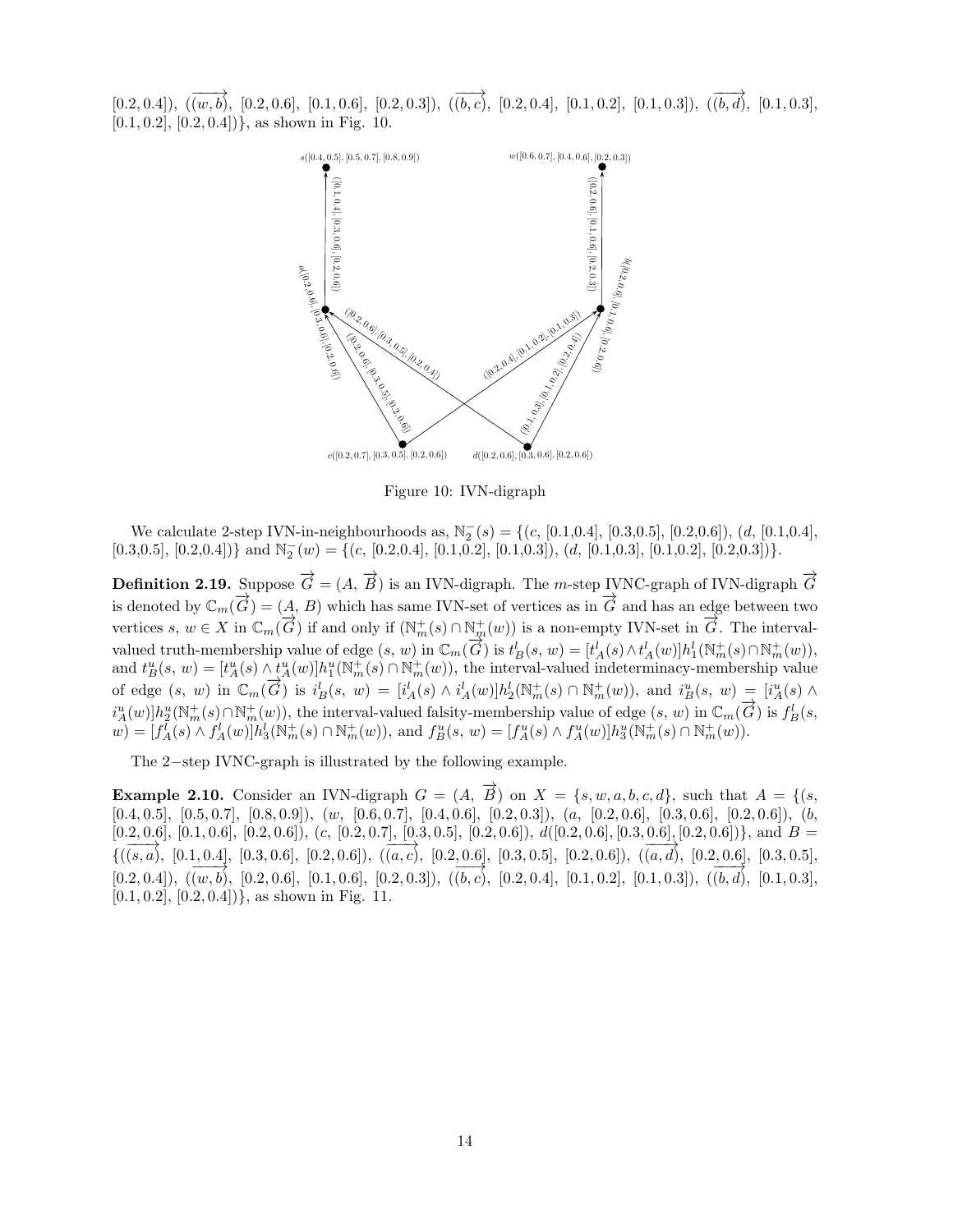

Figure 11: IVN-digraph

We calculate  $\mathbb{N}_2^+(s) = \{(c, [0.1, 0.4], [0.3, 0.5], [0.2, 0.6]), (d, [0.1, 0.4], [0.3, 0.5], [0.2, 0.4])\}$  and  $\mathbb{N}_2^+(w) =$  $\{(c, [0.2, 0.4], [0.1, 0.2], [0.1, 0.3]), (d, [0.1, 0.3], [0.1, 0.2], [0.2, 0.3])\}.$  Therefore,  $\mathbb{N}_2^+(s) \cap \mathbb{N}_2^+(w) = \{(c, [0.2, 0.4], [0.1, 0.2], [0.1, 0.3], [0.1, 0.2], [0.2, 0.3])\}.$  $[0.1, 0.4], [0.1, 0.2], [0.2, 0.6]), (d, [0.1, 0.3], [0.1, 0.2], [0.2, 0.4])\}$ . Thus,  $t_B^l(s, w) = 0.04$ ,  $t_B^u(s, w) = 0.20$ ,  $i_B^l(s, w) = 0.04$ ,  $i_B^u(s, w) = 0.12$ ,  $f_B^l(s, w) = 0.04$  and  $f_B^u(s, w) = 0.12$ . This graph is depicted in Fig. 12.



Figure 12: 2-Step IVNC-graph

If a predator s attacks one prey w, then the linkage is shown by an edge  $\overrightarrow{(s,w)}$  in an IVN-digraph. But, if predator needs help of many other mediators  $s_1, s_2, \ldots, s_{m-1}$ , then linkage among them is shown by interval-valued neutrosophic directed path  $\vec{P}_{s,w}^{m}$  in an IVN-digraph. So, *m*-step prey in an IVN-digraph is represented by a vertex which is the m-step out-neighbourhood of some vertices. Now, the strength of an IVNC-graphs is defined below.

**Definition 2.20.** Let  $\overrightarrow{G} = (A, \overrightarrow{B})$  be an IVN-digraph. Let w be a common vertex of m-step outneighbourhoods of vertices  $s_1, s_2, \ldots, s_l$ . Also, let  $\overrightarrow{B_1}(u_1, v_1),$  $\overrightarrow{B_1}(u_2, v_2), \ldots,$  $\overrightarrow{B_1}(u_r, v_r)$  and  $\overrightarrow{B_1^d}(u_1, v_1)$ ,  $\overrightarrow{B_1^2}(u_2, v_2), \ldots, \overrightarrow{B_1^n}(u_r, v_r)$  be the minimum interval-valued truth-membership values,  $\overrightarrow{B_2}(u_1, v_1),$  $\overrightarrow{B_2}(u_2, v_2), \ldots,$  $\overline{B_2^1}(u_1, v_1)$  and  $\overline{B_2^u}(u_1, v_1)$ ,  $\overline{B_2^u}(u_2, v_2)$ , ...,  $\overline{B_2^u}(u_r, v_r)$  be the minimum indeterminacy-membership values,  $\overrightarrow{B_3}(u_1, v_1),$  $\overrightarrow{B_3}(u_2, v_2), \ldots,$  $-\frac{1}{2}$ ,  $-\frac{1}{2}$ ,  $-\frac{1}{2}$ ,  $-\frac{1}{2}$ ,  $-\frac{1}{2}$ ,  $-\frac{1}{2}$ ,  $-\frac{1}{2}$ ,  $-\frac{1}{2}$ ,  $-\frac{1}{2}$ ,  $-\frac{1}{2}$ ,  $-\frac{1}{2}$ ,  $-\frac{1}{2}$ ,  $-\frac{1}{2}$ ,  $-\frac{1}{2}$ ,  $-\frac{1}{2}$ ,  $-\frac{1}{2}$ ,  $-\frac{1}{2}$ ,  $-\frac{1}{2}$ ,  $-\frac{1}{2}$ ,  $-\frac{1}{2}$ ,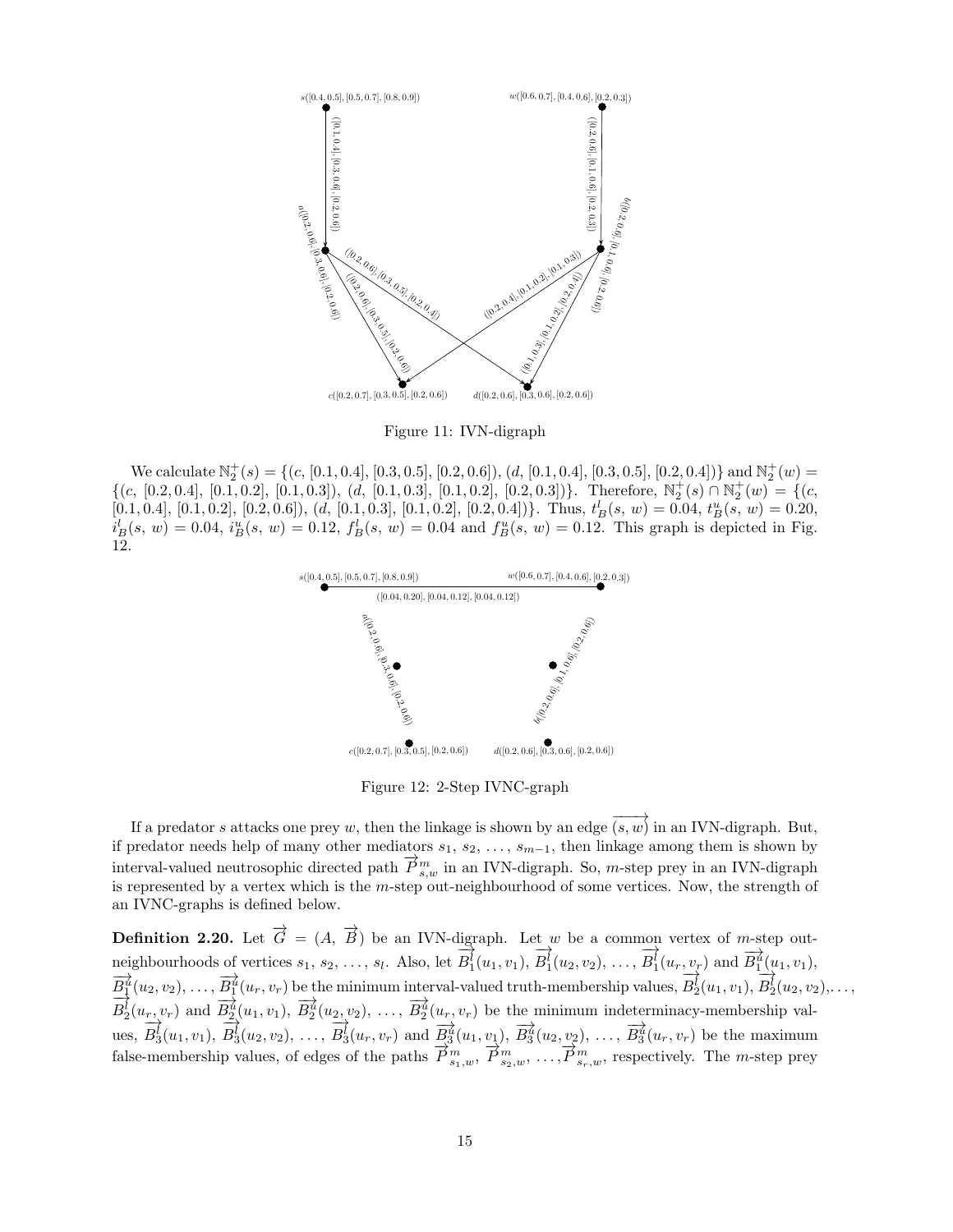$w \in X$  is strong prey if

$$
\overrightarrow{B_1^l}(u_i, v_i) > 0.5, \qquad \overrightarrow{B_2^l}(u_i, v_i) > 0.5, \qquad \overrightarrow{B_3^l}(u_i, v_i) < 0.5, \n\overrightarrow{B_1^a}(u_i, v_i) > 0.5, \qquad \overrightarrow{B_3^a}(u_i, v_i) < 0.5, \text{ for all } i = 1, 2, ..., r.
$$

The strength of the prey w can be measured by the mapping  $S: X \to [0, 1]$ , such that:

$$
S(w) = \frac{1}{r} \Bigg\{ \sum_{i=1}^{r} [\overrightarrow{B}_{1}^{i}(u_{i}, v_{i})] + \sum_{i=1}^{r} [\overrightarrow{B}_{1}^{i}(u_{i}, v_{i})] + \sum_{i=1}^{r} [\overrightarrow{B}_{2}^{i}(u_{i}, v_{i})] + \sum_{i=1}^{r} [\overrightarrow{B}_{2}^{i}(u_{i}, v_{i})] - \sum_{i=1}^{r} [\overrightarrow{B}_{3}^{i}(u_{i}, v_{i})] - \sum_{i=1}^{r} [\overrightarrow{B}_{3}^{i}(u_{i}, v_{i})] \Bigg\}.
$$

**Example 2.11.** Consider an IVN-digraph  $\overrightarrow{G} = (A, \overrightarrow{B})$  as shown in Fig. 11, the strength of the prey c is equal to

$$
\frac{(0.2+0.2)+(0.6+0.4)+(0.1+0.1)+(0.6+0.2)-(0.2+0.1)-(0.3+0.3)}{2} = 1.5 > 0.5.
$$

Hence, c is strong 2-step prey.

We state the following theorem without its proof.

**Theorem 2.6.** *If a prey w of*  $\overrightarrow{G} = (A, \overrightarrow{B})$  *is strong, then the strength of w,*  $S(w) > 0.5$ *.* 

**Remark:** The converse of the above theorem is not true, i.e. if  $S(w) > 0.5$ , then all preys may not be strong. This can be explained as:

Let  $S(w) > 0.5$  for a prey w in  $\overrightarrow{G}$ . So,

$$
S(w) = \frac{1}{r} \Bigg\{ \sum_{i=1}^r [\overrightarrow{B_1^i}(u_i, v_i)] + \sum_{i=1}^r [\overrightarrow{B_1^i}(u_i, v_i)] + \sum_{i=1}^r [\overrightarrow{B_2^i}(u_i, v_i)] + \sum_{i=1}^r [\overrightarrow{B_2^i}(u_i, v_i)] - \sum_{i=1}^r [\overrightarrow{B_3^i}(u_i, v_i)] - \sum_{i=1}^r [\overrightarrow{B_3^i}(u_i, v_i)] \Bigg\}.
$$

Hence,

$$
\left\{\sum_{i=1}^r [\overrightarrow{B_1^i}(u_i, v_i)] + \sum_{i=1}^r [\overrightarrow{B_1^a}(u_i, v_i)] + \sum_{i=1}^r [\overrightarrow{B_2^i}(u_i, v_i)] + \sum_{i=1}^r [\overrightarrow{B_2^a}(u_i, v_i)] - \sum_{i=1}^r [\overrightarrow{B_3^a}(u_i, v_i)]\right\} > \frac{r}{2}.
$$

This result does not necessarily imply that

$$
\overrightarrow{B_1^l}(u_i, v_i) > 0.5, \qquad \overrightarrow{B_2^l}(u_i, v_i) > 0.5, \qquad \overrightarrow{B_3^l}(u_i, v_i) < 0.5, \n\overrightarrow{B_1^u}(u_i, v_i) > 0.5, \qquad \overrightarrow{B_3^u}(u_i, v_i) < 0.5, \text{ for all } i = 1, 2, ..., r.
$$

Since, all edges of the directed paths  $\overrightarrow{P}_{s_1,w}^m$ ,  $\overrightarrow{P}_{s_2,w}^m$ , ...,  $\overrightarrow{P}_{s_r,w}^m$  are not strong. So, the converse of the above statement is not true i.e., if  $S(w) > 0.5$ , the prey w of  $\overrightarrow{G}$  may not be strong.

Now, m-step interval-valued neutrosophic neighbouhood graphs are defines below.

**Definition 2.21.** The m-step IVN-out-neighbourhood of vertex s of an IVN-digraph  $\overrightarrow{G} = (A, \overrightarrow{B})$  is IVN-set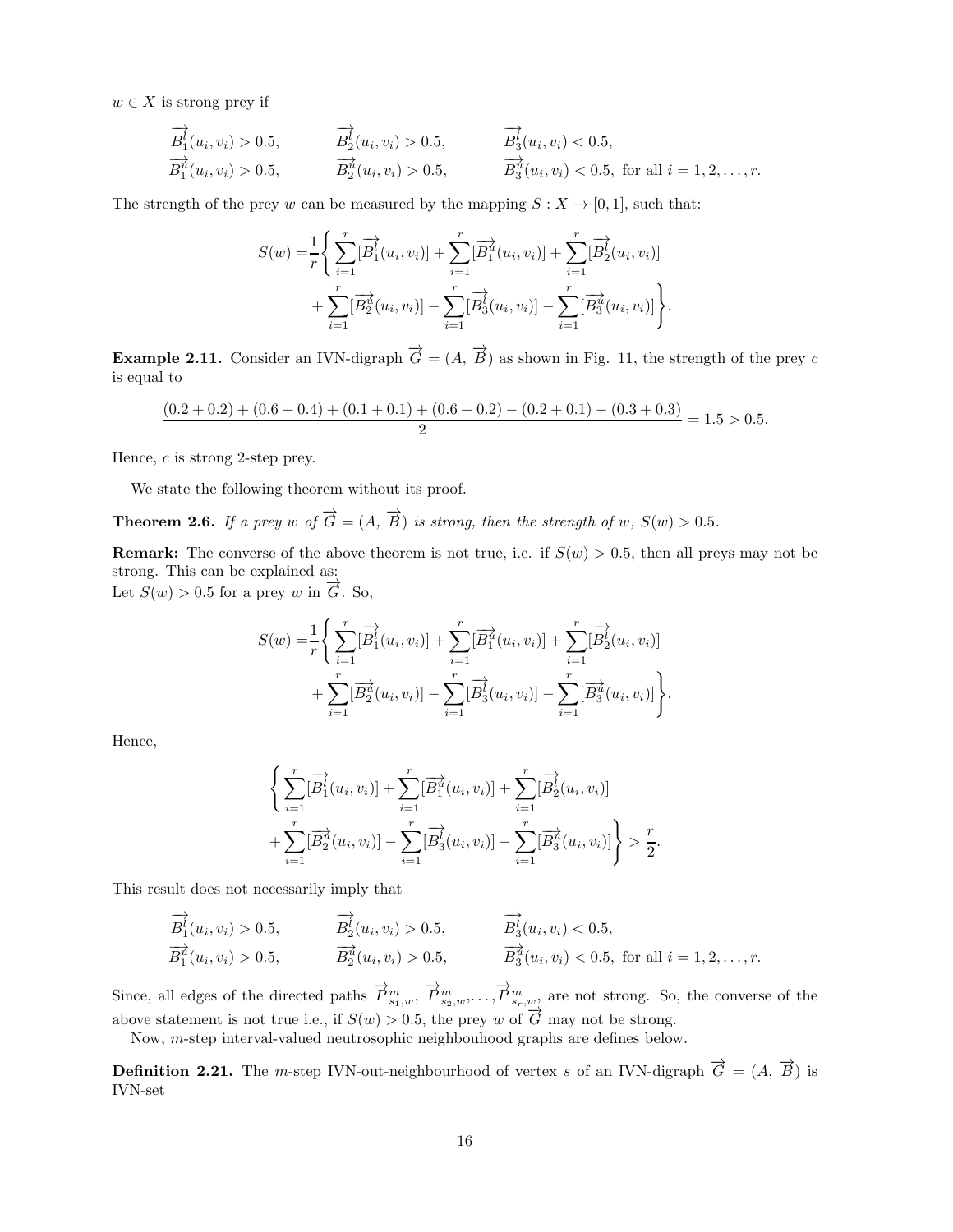$$
\mathbb{N}_m(s) = (X_s, [t_s^l, t_s^u], [i_s^l, i_s^u], [f_s^l, f_s^u]), \text{ where}
$$

 $X_s = \{w \mid \text{there exists a directed interval-valued neutrosophic path of length } m \text{ from } s \text{ to } w, \mathbb{P}_{s,w}^m \},$  $t_s^l: X_s \to [0, 1], t_s^u: X_s \to [0, 1], i_s^l: X_s \to [0, 1], i_s^u: X_s \to [0, 1], f_s^l: X_s \to [0, 1], f_s^u: X_s \to [0, 1],$ 1, are defined by  $t_s^l = \min\{t^l(s_1, s_2), (s_1, s_2) \text{ is an edge of } \mathbb{P}_{s,w}^m\}, t_s^u = \min\{t^u(s_1, s_2), (s_1, s_2) \text{ is an } \mathbb{P}_{s,w}^m\}$ edge of  $\mathbb{P}_{s,w}^m$ ,  $i_s^l = \min\{i^l(s_1, s_2), (s_1, s_2)$  is an edge of  $\mathbb{P}_{s,w}^m$ ,  $i_s^u = \min\{i^u(s_1, s_2), (s_1, s_2)$  is an edge of  $\mathbb{P}_{s,w}^m$ ,  $f_s^l = \min\{f^l(s_1, s_2), (s_1, s_2)$  is an edge of  $\mathbb{P}_{s,w}^m$ ,  $f_s^u = \min\{f^u(s_1, s_2), (s_1, s_2)$  is an edge of  $\mathbb{P}_{s,w}^m$ , respectively.

**Definition 2.22.** Suppose  $G = (A, B)$  is an IVN-graph. Then m-step interval-valued neutrosophic neighbouhood graph  $\mathbb{N}_m(G)$  is defined by  $\mathbb{N}_m(G) = (A, \tilde{B})$  where  $A = ([A_1^l, A_1^u], [A_2^l, A_2^u], [A_3^l, A_3^u]),$  $\acute{B} = ([\acute{B}^l_1, \acute{B}^u_1], [\acute{B}^l_2, \acute{B}^u_2], [\acute{B}^l_3, \acute{B}^u_3]), \acute{B}^l_1: X \times X \rightarrow [0, 1], \acute{B}^u_1: X \times X \rightarrow [0, 1], \acute{B}^l_2: X \times X \rightarrow [0, 1],$  $\hat{B}_2^u: X \times X \to [0, 1], \hat{B}_3^l: X \times X \to [0, 1],$  and  $\hat{B}_3^u: X \times X \to [0, -1]$  are such that:

$$
\hat{B}_1^l(s, w) = A_1^l(s) \wedge A_1^l(w) h_1^l(\mathbb{N}_m(s) \cap \mathbb{N}_m(w)), \quad \hat{B}_1^u(s, w) = A_1^u(s) \wedge A_1^u(w) h_1^u(\mathbb{N}_m(s) \cap \mathbb{N}_m(w)),
$$
  
\n
$$
\hat{B}_2^l(s, w) = A_2^l(s) \wedge A_2^l(w) h_2^l(\mathbb{N}_m(s) \cap \mathbb{N}_m(w)), \quad \hat{B}_2^u(s, w) = A_2^u(s) \wedge A_2^u(w) h_2^u(\mathbb{N}_m(s) \cap \mathbb{N}_m(w)),
$$
  
\n
$$
\hat{B}_3^l(s, w) = A_3^l(s) \wedge A_3^l(w) h_3^l(\mathbb{N}_m(s) \cap \mathbb{N}_m(w)), \quad \hat{B}_3^u(s, w) = A_3^u(s) \wedge A_3^u(w) h_3^u(\mathbb{N}_m(s) \cap \mathbb{N}_m(w)),
$$
 respectively.

We state the following theorems without thier proofs.

**Theorem 2.7.** *If all preys of*  $\overrightarrow{G} = (A, \overrightarrow{B})$  *are strong, then all edges of*  $\mathbb{C}_m(\overrightarrow{G}) = (A, B)$  *are strong.* 

A relation is established between m-step IVNC-graph of an IVN-digraph and IVNC-graph of m-step IVN-digraph.

**Theorem 2.8.** If  $\overrightarrow{G}$  is an IVN-digraph and  $\overrightarrow{G_m}$  is the m-step IVN-digraph of  $\overrightarrow{G}$ , then  $\mathbb{C}(\overrightarrow{G}_m) = \mathbb{C}_m(\overrightarrow{G})$ .

**Theorem 2.9.** Let  $\overrightarrow{G} = (A, \overrightarrow{B})$  be an IVN-digraph. If  $m > |X|$  then  $\mathbb{C}_m(\overrightarrow{G}) = (A, B)$  has no edge.

**Theorem 2.10.** If all the edges of IVN-digraph  $\overrightarrow{G} = (A, \overrightarrow{B})$  are independent strong, then all the edges  $\overline{C}_m(\overrightarrow{G})$  *are independent strong.* 

# 3 Conclusion

Graph theory is an enjoyable playground for the research of proof techniques in discrete mathematics. There are many applications of graph theory in different fields. We have introduced IVNC-graphs and  $k$ -competition IVN-graphs, p-competition IVN-graphs and m-step IVNC-graphs as the generalized structures of IVNC-graphs. We have described interval-valued neutrosophic open and closed-neighbourhood. Also we have established some results related to them. We aim to extend our research work to (1) Intervalvalued fuzzy rough graphs; (2) Interval-valued fuzzy rough hypergraphs, (3) Interval-valued fuzzy rough neutrosophic graphs, and (4) Decision support systems based on IVN-graphs.

## References

- [1] M. Akram and W.A. Dudek, Interval-valued fuzzy graphs, *Computers Math. Appl.*, 61 (2011) 289-299.
- [2] M. Akram, Interval-valued fuzzy line graphs, *Neural Computing & Applications*, 21 (2012) 145-150.
- [3] M. Akram, N.O. Al-Shehrie and W.A. Dudek, Certain types of interval-valued fuzzy graphs, *Journal of Applied Mathematics*, Volume 2013 Article ID 857070(2013) 11 pages.
- [4] M. Akram, W.A. Dudek and M. Murtaza Yousaf, Self centered interval-valued fuzzy graphs, *Afrika Matematika*, 26(5-6) (2015) 887-898.